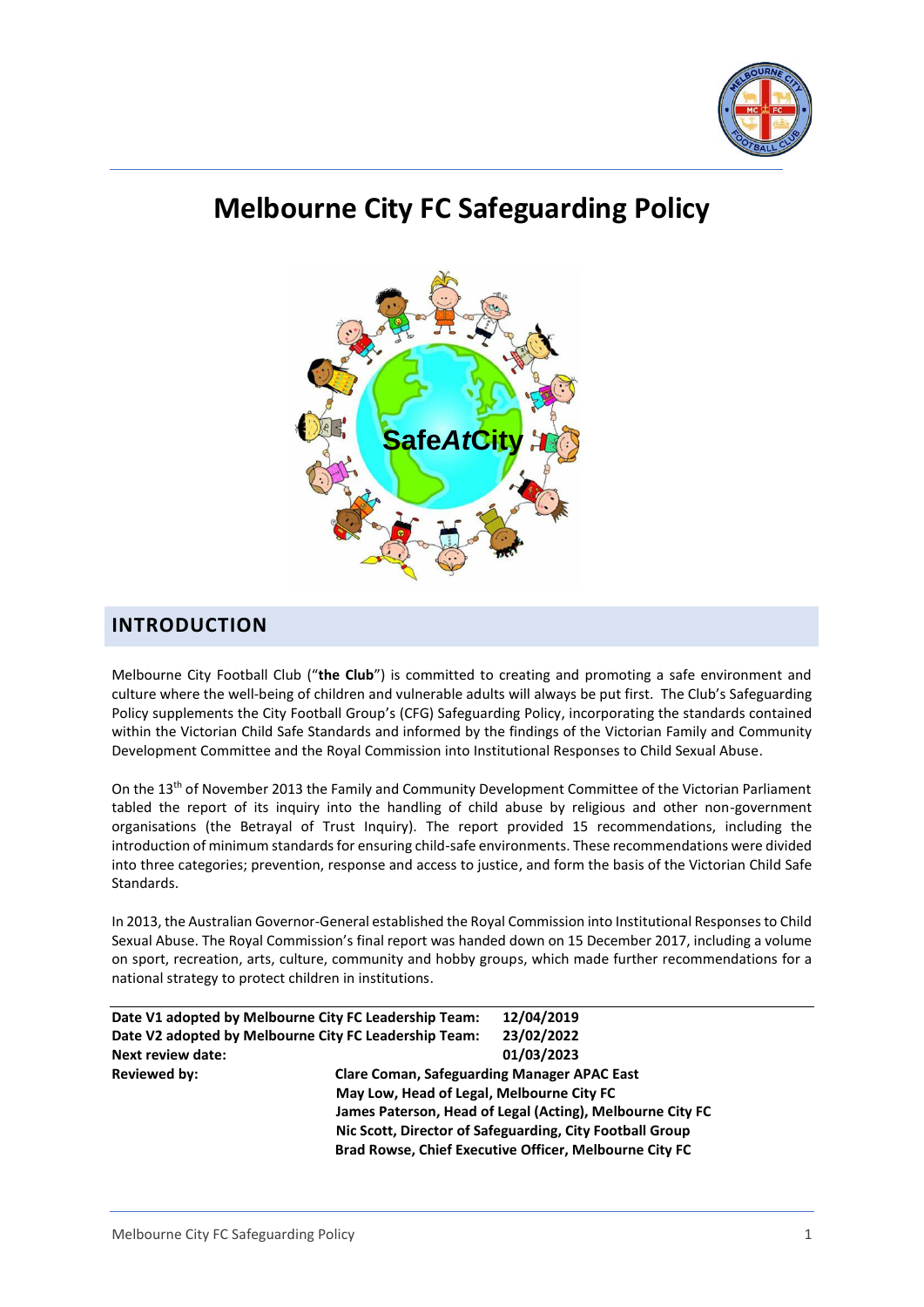

# <span id="page-1-0"></span>**CONTENTS**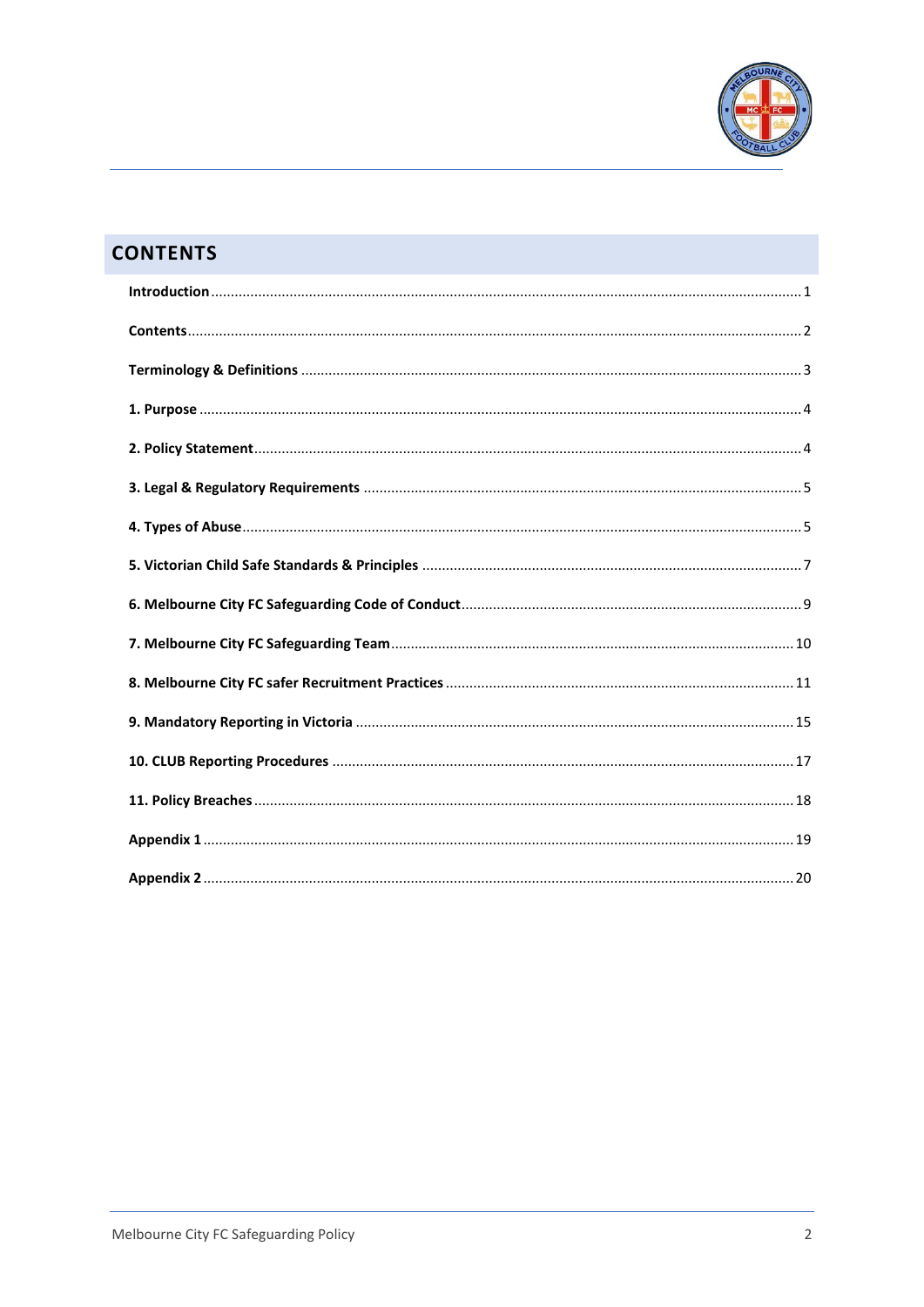

# <span id="page-2-0"></span>**TERMINOLOGY & DEFINITIONS**

**Aboriginal or Torres Strait Islander person:** "An Aboriginal or Torres Strait Islander is a person of Aboriginal or Torres Strait Islander descent who identifies as an Aboriginal or Torres Strait Islander and is accepted as such by the community in which he [or she] lives." (Commission, Australian Law Reform, 2010)

**Abuse:** Abuse is defined as any action that intentionally harms or injures another person. There are many kinds of abuse encountered by people, including but not limited to: physical abuse, psychological or emotional abuse, sexual abuse domestic/family abuse and neglect.

**Adult:** For this policy an 'adult' is defined as a person 18 years old and older.

**'Betrayal of Trust' Inquiry:** The Family and Community Development Committee of the Victorian Parliament inquiry into the handling of child abuse by religious and other non-government organisations which was held from 2012-2013. It investigated how such organisations handle allegations of child abuse; whether there are systemic practices in such organisations that operate to preclude or discourage the reporting of suspected child abuse to State authorities; and whether such organisations required reforms to prevent and respond to child abuse.

**Child/Children:** For this policy a 'child' is defined as a person below the age of 18.

**Child Protection:** Child protection is defined as measures and structures to prevent and respond to abuse, exploitation and violence affecting children. Child protection means safeguarding children from harm. The goal of child protection is to promote, protect and fulfil children's rights to be protected from abuse, exploitation and violence.

**Cultural Diversity:** Cultural diversity refers to people who identify with particular groups based on their birthplace, ethnicity, language, values, beliefs, culture or world views. This does not mean that everyone from a particular cultural group will hold exactly the same values or do things in the same way.

**Safeguarding:** Safeguarding is aimed at protecting vulnerable children or adults from abuse in all circumstances. Safeguarding means putting processes in place to ensure that vulnerable people are not abused in any way, including verbally or physically. This includes all procedures designed to prevent harm, and also refers to the process of protecting children and adults by providing safe and effective care.

**Vulnerable Adult - also known as "Adults at Risk":** The Club considers a vulnerable adult to be an individual who is or may be for any reason unable to take care of him or herself, or unable to protect him or herself against significant harm or exploitation. This may be due to physical or intellectual disability, older age, mental health issues, homelessness or experiencing domestic violence.

**Workforce:** This refers to any person, employed or deployed, by managers to work on a paid or voluntary capacity on a Melbourne City FC activity. Such individuals may be full-time, or part-time, permanent or fixed term staff employed directly by the Club; they may be deployed by the Club on a temporary or casual basis; or they may be volunteers deployed by management; they may be deployed via a third-party contractor, grantee, licence holder, or partner.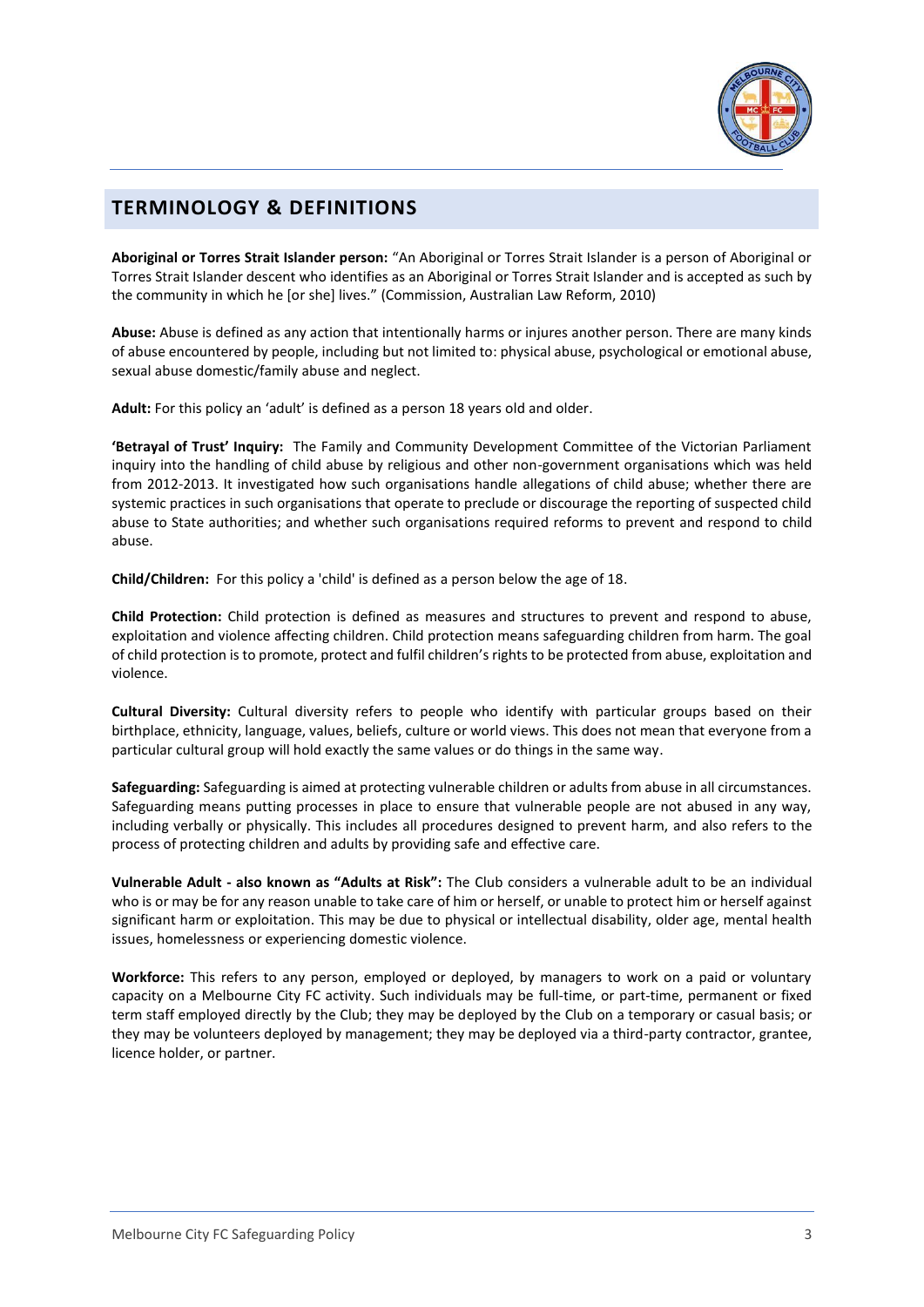

# <span id="page-3-0"></span>**1. PURPOSE**

This policy is a statement of ethical and protective practice standards, principles, values and behaviours expected for all members of the workforce. The intention of this document is to educate as well as implement good safe practice standards to:

- ensure compliance with relevant legislation and regulation;
- minimise the risk of the possibility of harm and abuse occurring to children and vulnerable adults;
- ensure that safer recruitment principles are implemented to ensure that unsuitable individuals are not recruited into positions working with children and vulnerable adults;
- outline the Club's response to concerns, complaints and allegations relating to the potential abuse and harm to children and vulnerable adults; and,
- provide ongoing support and services to children and vulnerable adults as appropriate.

Should a member of the Club's workforce wish to make any enquiries in relation to this policy, please contact the Safeguarding Manager in confidence at [SafeAtCity@melbournecityfc.com.au.](mailto:SafeAtCity@melbournecityfc.com.au)

# <span id="page-3-1"></span>**2. POLICY STATEMENT**

The Club is committed to ensuring that children and vulnerable adults who participate in its activities have a safe and happy experience. In doing so, the Club seeks to provide a culturally safe environment "which the diverse and unique identities and experiences of Aboriginal children and young people are respected and valued".<sup>1</sup>

The Club is also committed to providing the highest level of service in all our products and activities. This includes promoting positive behaviours and attitudes towards children and vulnerable adults; tirelessly protecting their wellbeing; and always acting in their best interests while delivering safe, high-quality activities.

Safeguarding is a shared responsibility across all members of the workforce and participants in Club activities. Everyone involved in Club activities is responsible for the proactive care and protection of children and vulnerable adults. This includes protecting the rights of children and vulnerable adults and reporting any potential or actual concerns regarding any form of harm, abuse or poor working practice.

The Club is committed to having a zero-tolerance approach to abuse and poor working practice. We will comply with all applicable laws and standards and not tolerate any form of misconduct from any member of the workforce or participant. In enforcing the Club's disciplinary procedures for non-compliance with the CFG's Safeguarding Policy, the Club's Safeguarding Policy and the Safeguarding Code of Conduct, we will also seek to provide training and guidance to members of the workforce or participants, where appropriate.

The Club supports the active participation of all children and vulnerable adults in developing policy and procedure. The Club is committed to informing children and vulnerable adults of their rights, listening to their views, respecting their views and involving them when making decisions, where appropriate, especially about matters that will directly affect them and their peers (including their safety).

 $1$  Cultural safety is "an environment that is safe for people: where there is no assault, challenge or denial of their identity, of who they are and what they need. It is about shared respect, shared meaning, shared knowledge and experience, of learning, living and working together with dignity and truly listening." See: Williams, R. 2008 at [https://ccyp.vic.gov.au/assets/resources/tipsheet-cultural-safety-aboriginal](https://ccyp.vic.gov.au/assets/resources/tipsheet-cultural-safety-aboriginal-children.pdf)[children.pdf](https://ccyp.vic.gov.au/assets/resources/tipsheet-cultural-safety-aboriginal-children.pdf)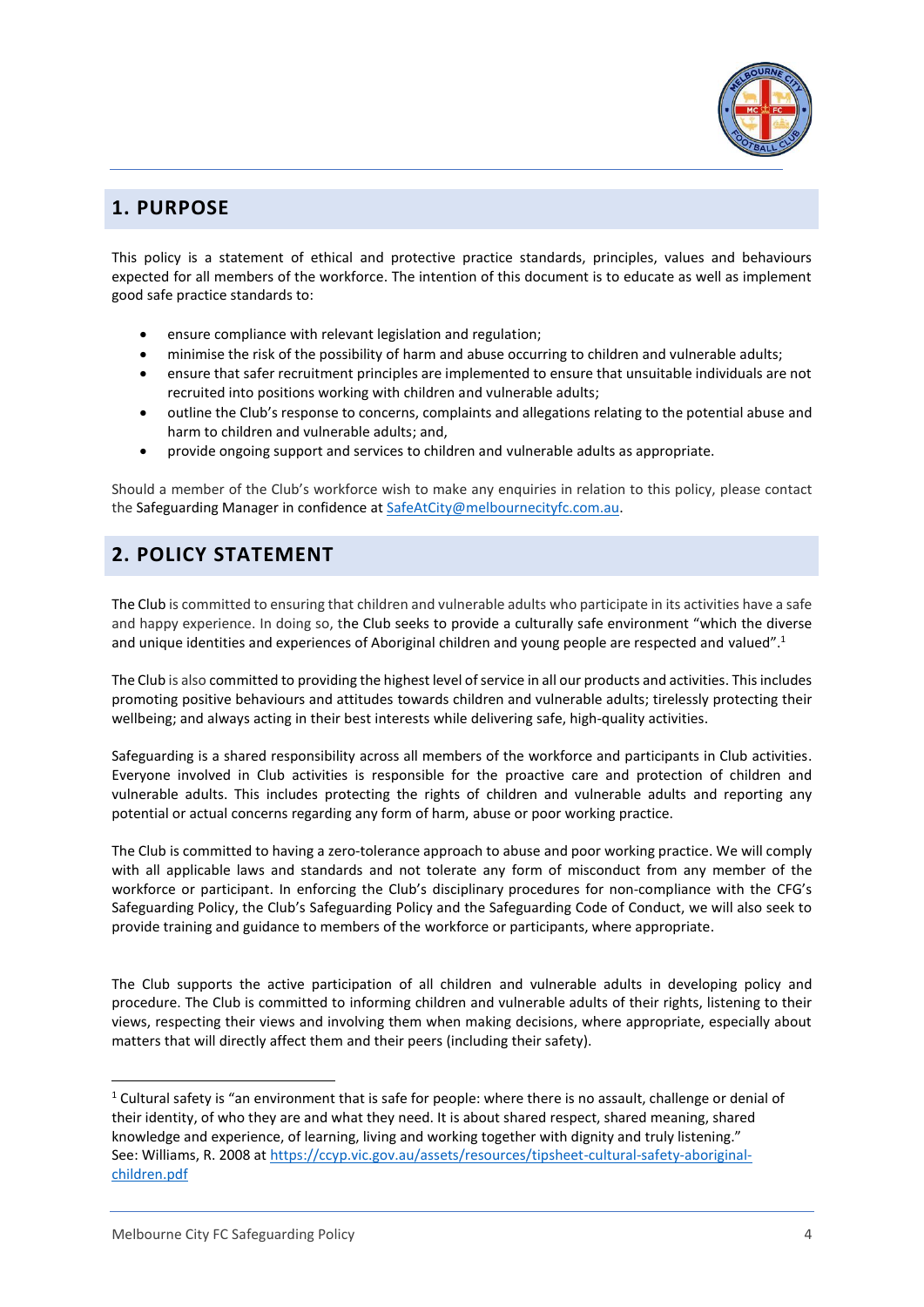

All children and vulnerable adults have equal rights to protection from harm and abuse, regardless of their gender, religion, beliefs, disability, sexual orientation or other diverse background. As such, the Club is also committed to the cultural safety of children and vulnerable adults who are Aboriginal, Torres Strait Islander, from culturally diverse backgrounds and/or living with a disability.

The Club is also committed to the promotion of fairness and consideration across its workforce. For further details please refer to the Club's Human Resources Policies, Casual Employee Policy, Volunteer Policy, the FA Member Protection Policy, FA Safeguarding Policy, and Sport Integrity Australia 'Independent Complaints Handling Process (Football Australia)'.

This Safeguarding Policy applies to all members of the Melbourne City FC workforce, including:

- full-time, part time and casual paid staff;
- contracted staff;
- volunteers;
- placement and work experience students and interns;
- CFG workforce (visiting or short-term posting); and,
- International visitors (visiting or short-term posting).

# <span id="page-4-0"></span>**3. LEGAL & REGULATORY REQUIREMENTS**

This policy is aligned with:

- 1. The United Nations Convention on the Rights of the Child 1989.
- 2. The laws of the Commonwealth of Australia and Victoria including but not limited to:
	- a. Children, Youth and Families Act 2005 (Vic);
	- b. Child Wellbeing and Safety Amendment (Child Safe Standards) Act 2021 (Vic)
	- c. Crimes Act 1958 (Vic); and,
	- d. Working with Children Act 2005 (Vic); and,
- 3. The CFG Safeguarding Policy.

## <span id="page-4-1"></span>**4. TYPES OF ABUSE**

Abuse refers to an act committed by a member of the workforce, parent, caregiver, person in a position of trust, or another child or vulnerable adult which is not accidental and which harms or threatens to harm a child's or vulnerable adult's physical or mental health and welfare. Abuse can be categorised as (but is not limited to): physical abuse, sexual abuse, grooming, emotional & psychological abuse and neglect. Abuse of children or vulnerable adults is sometimes described as misuse of power and a violation of trust. The following are examples of the different types of abuse:

#### **Physical Abuse**

Physical abuse occurs when a child or vulnerable adult suffers or is likely to suffer significant harm from a nonaccidental injury (or injuries) inflicted by another person. Physical abuse can be inflicted in many ways, including beating, shaking, burning, biting, cutting or use of objects to cause harm. Physical abuse can also occur in the form of inappropriate disciplinary actions or sanctions such as physical punishments during a football training session.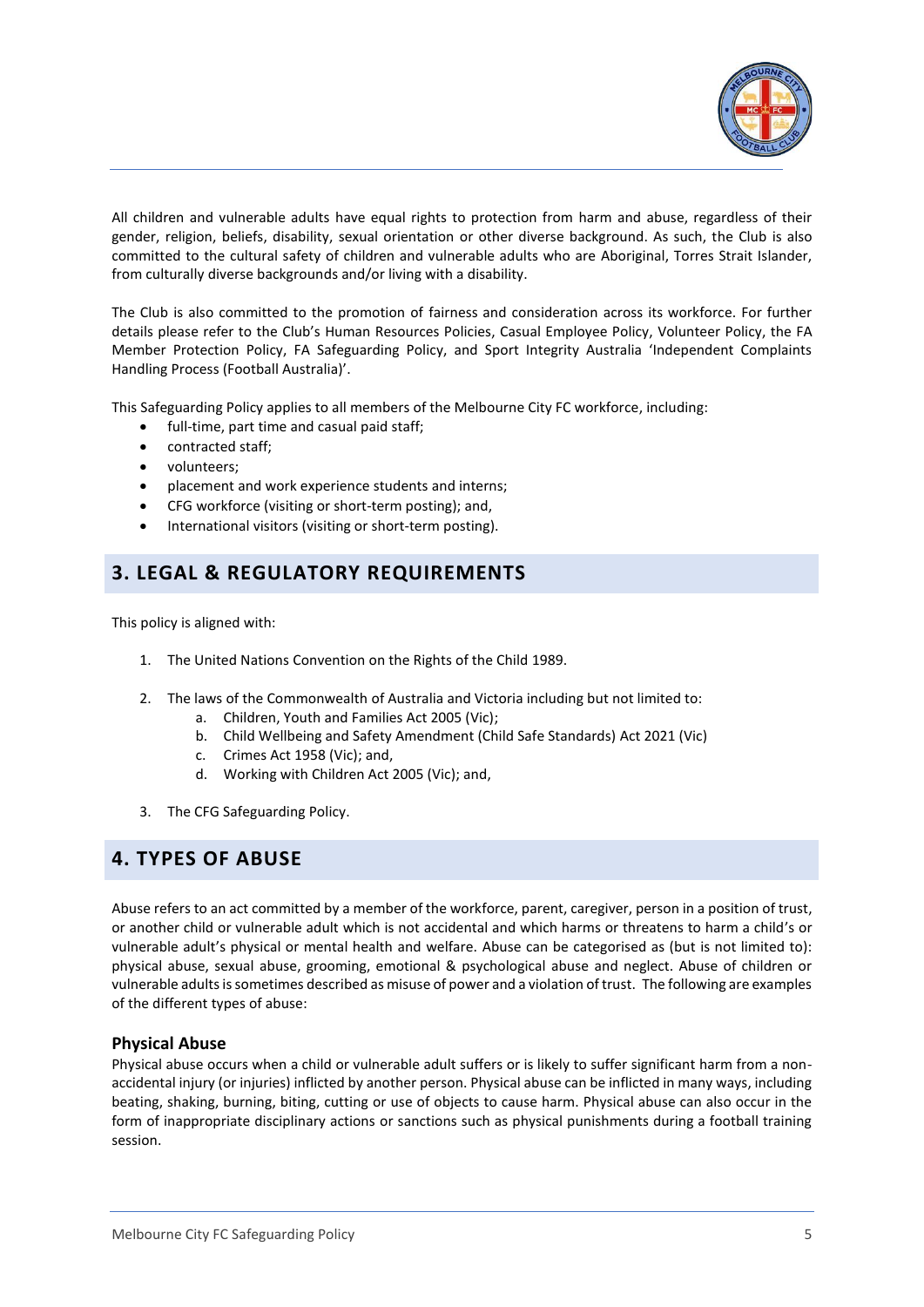

### **Sexual Abuse**

Sexual abuse occurs when a person involves a child or vulnerable adult in sexual activity, or deliberately puts a child or vulnerable adult in the presence of sexual behaviours that are exploitative or inappropriate to their age and development. Where an adult is in a position of trust within a workforce any such behaviours may be deemed abusive and could constitute a criminal offence.<sup>2</sup> Sexual abuse can involve a range of sexual activities including but not limited to inappropriate touching, fondling, masturbation, penetration, sexting, voyeurism and exhibitionism. It can also include exposure to or exploitation through pornography, child pornography, or sexual exploitation, as well as grooming behaviour.

### **Grooming**

Grooming is when a person engages in predatory conduct to prepare a child or young person for sexual activity at a later time. Grooming can include communicating and/or attempting to befriend or establish a relationship or other emotional connection with the child or their parent/carer.

## **Emotional / Psychological Abuse**

Emotional/Psychological abuse occurs when harm is inflicted on a child or vulnerable adult through repeated rejection, isolation, or exposure to threats or violence. It can include derogatory name-calling, peer shaming and put-downs, or persistent and deliberate coldness from a person, to the extent where the behaviour of the child or vulnerable adult is disturbed, or their emotional development is at serious risk of being impaired.

Bullying can include acts that are physical, psychological, verbal as well as 'cyberbullying'. These acts can include behaviour such as threats and abusive and offensive words or conduct. Bullying acts that are categorised as 'serious' can include behaviour that is intended, or could reasonably be expected, to cause the victim of the bullying to engage in suicidal thoughts or thoughts or actions that involve self-harm. Amendments to Victoria's Crimes Act 1958 (Vic) in 2011 introduced anti-bullying provisions (known as 'Brodie's Law<sup>'3</sup>), which categorised such 'serious' bullying actions as criminal offences.

Harassment includes behaviour such as telling insulting jokes about a distinct racial group, displaying racially offensive or pornographic materials, making derogatory or humiliating comments about someone's race, or physical abilities, and can extent to asking intrusive questions about person affairs.

The conduct of harassment can amount to illegal behaviour when it is discriminatory, it includes conduct of a sexual nature, or if it causes a risk to a person's health or safety.

 $<sup>2</sup>$  The Victorian Department of Justice & The Model Criminal Law Officers Committee recognise that young</sup> people can be vulnerable and sexually exploited by a person in a position of trust regardless of their general capacity to consent. Where there is a relationship of care, supervision or authority between an adult and a child under the age of 18 years old, any sexual activity between the adult and the child is an abuse of trust and an offence under the *Crimes Act 1958* (Vic). A person in a position of trust can be considered as the child's parent, foster parent, teacher, employer, youth worker, sports coach, counsellor, health professional, etc. 3 These 2011 amendments to the *Crimes Act 1958* (Vic) (aka 'Brodie's Law') applies to all forms of 'serious' bullying occurring anywhere in the physical community, such as workplaces, schools, and sporting clubs, as well as applying to behaviours conducted via the internet including email or use of social networking sites.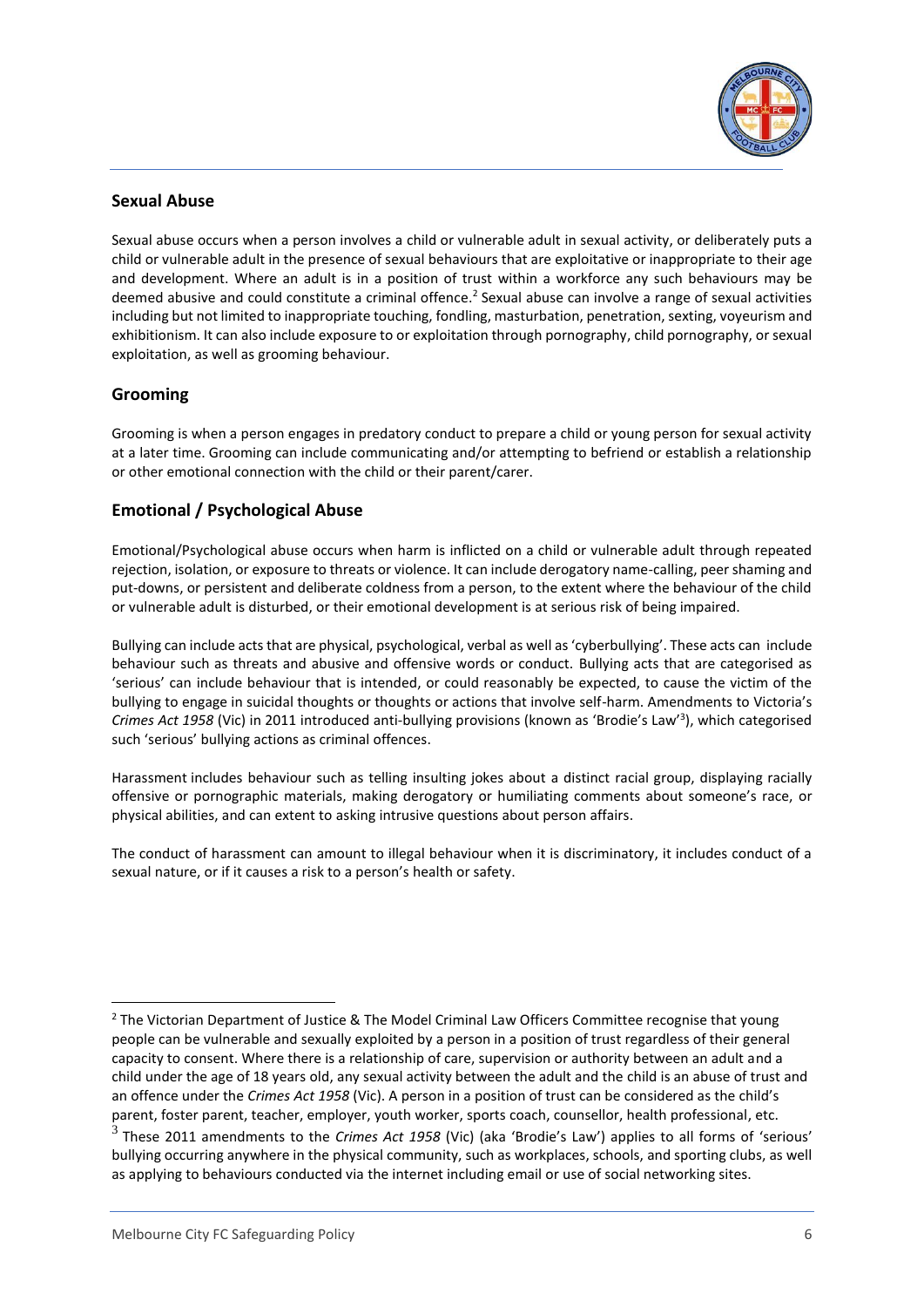

### **Neglect**

Neglect is the continued failure to provide a child or vulnerable adult with the basic necessities of life, such as food, clothing, shelter, hygiene, medical attention or adequate supervision. Neglect can also occur if an adult fails to adequately ensure the safety of a child or vulnerable adult where they can be exposed to harmful, dangerous or life-threatening situations.

(In the context of the workplace, a dictionary term of 'neglect' might extend to a staff member being aware of a child or vulnerable adult being the subject of abuse and not reporting their observations to appropriate authorities. Such instances are addressed in section [9] of this policy titled 'Mandatory Reporting in Victoria', reviewing the concepts of 'failure to disclose' and 'failure to protect'.)

For more examples on the types of abuse please refer to Appendix 2 of the CFG Safeguarding Policy.

# <span id="page-6-0"></span>**5. VICTORIAN CHILD SAFE STANDARDS & PRINCIPLES**

The Victorian Child Safe Standards & Principles focus on an organisation's commitment to promote child safety, prevent child abuse and respond to suspected child abuse. The Standards provide a framework for the Club to develop policies, procedures and strategies that embed a culture of child safety into everyday thinking and practice and reduce the risk of child abuse being perpetrated by members of the workforce. They are flexible, allowing the Club to develop an approach to compliance that is relevant, contextualised and sustainable. The Club will also apply the Child Safe Standards and Principles, where appropriate, to vulnerable adults.

#### **Child Safe Standards**

There are eleven standards and three principles established by Victoria's Commission for Children and Young People that the Club is committed to implementing. The eleven Child Safe Standards are:

- 1. Organisations establish a culturally safe environment in which the diverse and unique identities and experiences of Aboriginal children and young people are respected and valued
- 2. Child safety and wellbeing is embedded in organisational leadership, governance and culture
- 3. Children and young people are empowered about their rights, participate in decisions affecting them and are taken seriously
- 4. Families and communities are informed, and involved in promoting child safety and wellbeing
- 5. Equity is upheld and diverse needs respected in policy and practice
- 6. People working with children and young people are suitable and supported to reflect child safety and wellbeing values in practice
- 7. Processes for complaints and concerns are child focused
- 8. Staff and volunteers are equipped with the knowledge, skills and awareness to keep children and young people safe through ongoing education and training
- 9. Physical and online environments promote safety and wellbeing while minimising the opportunity for children and young people to be harmed
- 10. Implementation of the Child Safe Standards is regularly reviewed and improved
- 11. Policies and procedures document how the organisation is safe for children and young people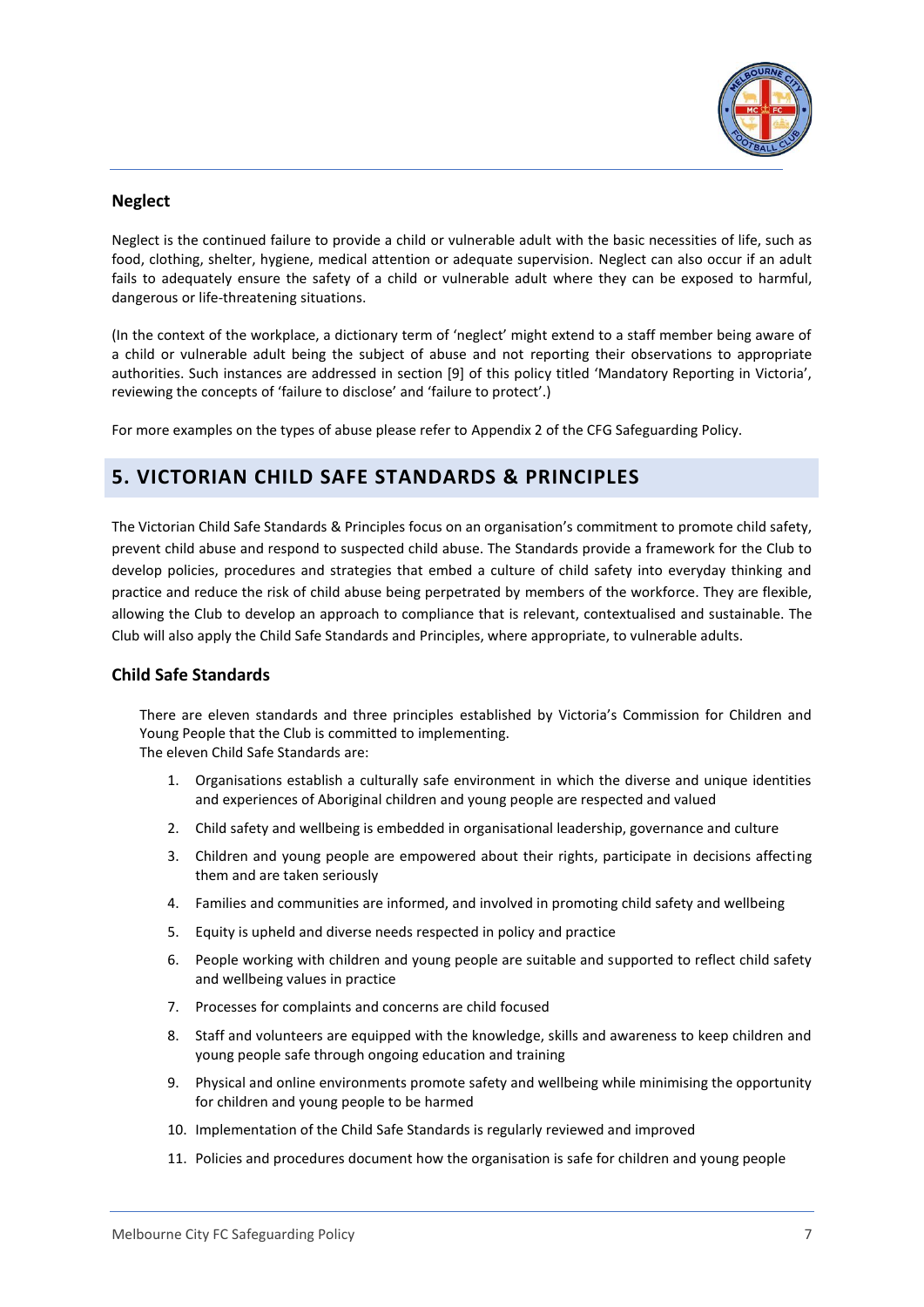

### **Child Safe Principles**

As part of the Child Safe Principles, the Club values and celebrates diversity within the community and workforce, and actively encourages the safety, participation and empowerment of all children and vulnerable adults from culturally diverse backgrounds. The Club is committed to applying the three Child Safe Principles established by Victoria's Commission for Children and Young People.

- *1. Promoting the cultural safety of Aboriginal children.*
- Aboriginal children are significantly over-represented in institutions including child protection, youth justice and out-of-home care systems. The reasons for this are complex and influenced by past policies like forced removals, the effects of lower socio-economic status and differences in child rearing practices and intergenerational trauma. Additionally, impacts of abuse are heightened for Aboriginal children who may not feel culturally safe enough to report abuse.
- The Club aims to promote cultural safety of Aboriginal children within the Club environment by:
	- consulting with local Aboriginal people, Aboriginal Community Controlled Organisations (ACCOs) and relevant local organisations with 'Reconciliation Action Plans' for appropriate guidance; and
	- engaging employees in cultural learning opportunities to increase understanding and appreciation of diverse cultures such as Aboriginal and Torres Strait Islander cultures, languages, histories and achievements.
- *2. Promoting the cultural safety of children from culturally and linguistically diverse backgrounds.*
- Culturally and linguistically diverse children, particularly those from refugee or asylum seeker communities, are also more likely to have experienced trauma or displacement and loss (or have parents who have) before coming to Australia. Culturally diverse children and families may also experience communication barriers when it comes to reporting abuse and knowing where to go for support.
- The Club aims to promote a sensitive and inclusive environment for these children and vulnerable adults by:
	- o ensuring the Club clearly demonstrates a zero tolerance of discrimination;
	- o providing training and development to members of the workforce and, where applicable, participants, on cultural sensitivity and competency;
	- $\circ$  being respectful, inclusive and welcoming of families from a range of backgrounds by asking children and families about their culture and cultural support needs;
	- o seeking to employ staff that are representative of the diversity of your local community employing staff who display cultural sensitivity and cultural competency; and
	- $\circ$  when engagement with the local community, asking families about their preferred format for the provision of information, including translation or interpreting into community languages.
- *3. Promoting the safety of children and adults with disabilities.*
- People with a disability have the same rights and responsibilities as other members of the community and should be empowered to exercise those rights and responsibilities. Children and adults with a disability have an increased risk of being abused compared with children without a disability. Several factors may contribute to the risk of abuse including physical impairments or difficulties with speech and communication, memory, literacy, vision and hearing impairments, and reliance on caregivers.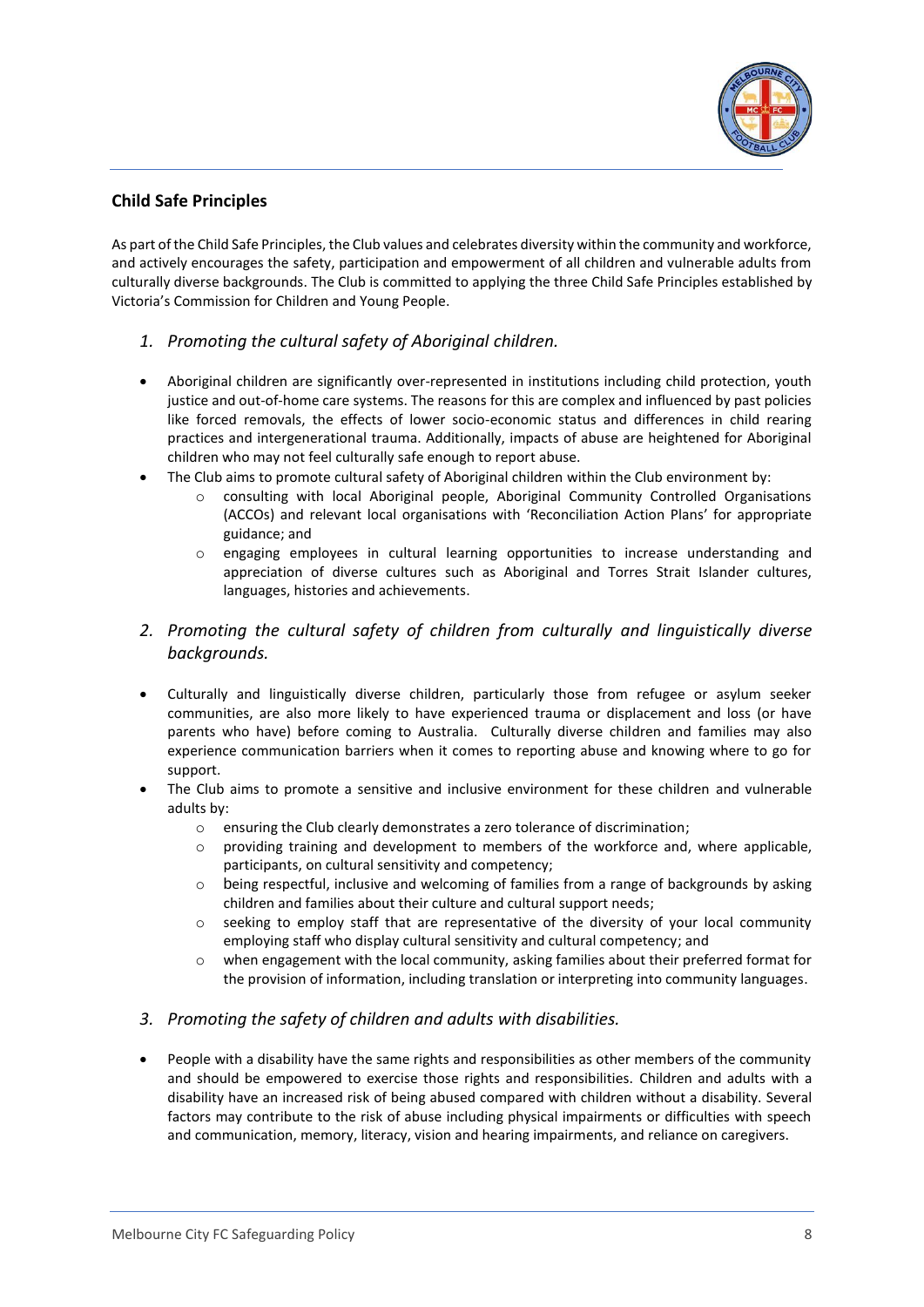

- The Club aims to promote a safe physical and online environment for children and vulnerable adults by:
	- o providing training and information to all staff regarding online safety, according to CCYP Guidelines; asking children, vulnerable adults and people with a disability about their particular needs;
	- o using a Safeguarding Risk template when planning new activities that could involve children, vulnerable adults and people with a disability; and
	- o ensuring all people attending a Club activity are aware of how to report a Safeguarding concern.

#### **Personal and Professional Responsibility**

The principle of taking personal and professional responsibility requires not only that people avoid doing harm to others, but that they also report instances of suspected harm, as well as exhibiting courteous behaviour upholding the standards expected of all as part of achieving the common good. The Club's workforce is expected to protect the rights of others and respect the diversity of cultures and children and vulnerable adults. Those well-positioned enough to assert their rights have a reciprocal duty to exercise care towards those who depend on them for their well-being, this includes the care and protection of a child or vulnerable adult.

The Club's workforce is expected at all times to be good role models, ensuring appropriate professional standards of behaviour as detailed in the Safeguarding Code of Conduct.

# <span id="page-8-0"></span>**6. MELBOURNE CITY FC SAFEGUARDING CODE OF CONDUCT**

Everyone plays a role in safeguarding the welfare and development of children and the protection of other vulnerable people.

While Club activities are many and varied, regular settings that involve staff engaging with children and/or vulnerable adults include match day activities (such as on-pitch experiences, pre-match commercial sponsor activations, or season ticket member engagement); junior player development and Academy trainings, matches, and excursions; and CiTC community engagements, along with assisting the progression of Academy players in to Club senior football squads.

As an individual responsible for children or other vulnerable people taking part in a Club activity you have a duty to:

- **Ensure that the safety and welfare of all participants is your first priority** and ensure that any planning, preparation, delivery or review reflects this duty, and all actions are in the best interests of those in your care.
- **Treat children and other vulnerable people with respect,** regardless of their gender, ethnic or social background, language, religious or other beliefs, disability, sexual orientation or other status and encourage them to treat others the same way. Always consider the age, maturity, understanding and emotional condition of participants when working with them.
- **Listen carefully to children and vulnerable people** about their needs, wishes, ideas and concerns and take them seriously.
- **Reward effort as well as performance.**
- **Only use physical contact with participants where absolutely necessary.** If contact is necessary, (e.g., for the purposes of coaching or first aid), then explain to the child what the contact is for, and change your approach if he or she appears uncomfortable and conduct this in an open and transparent way.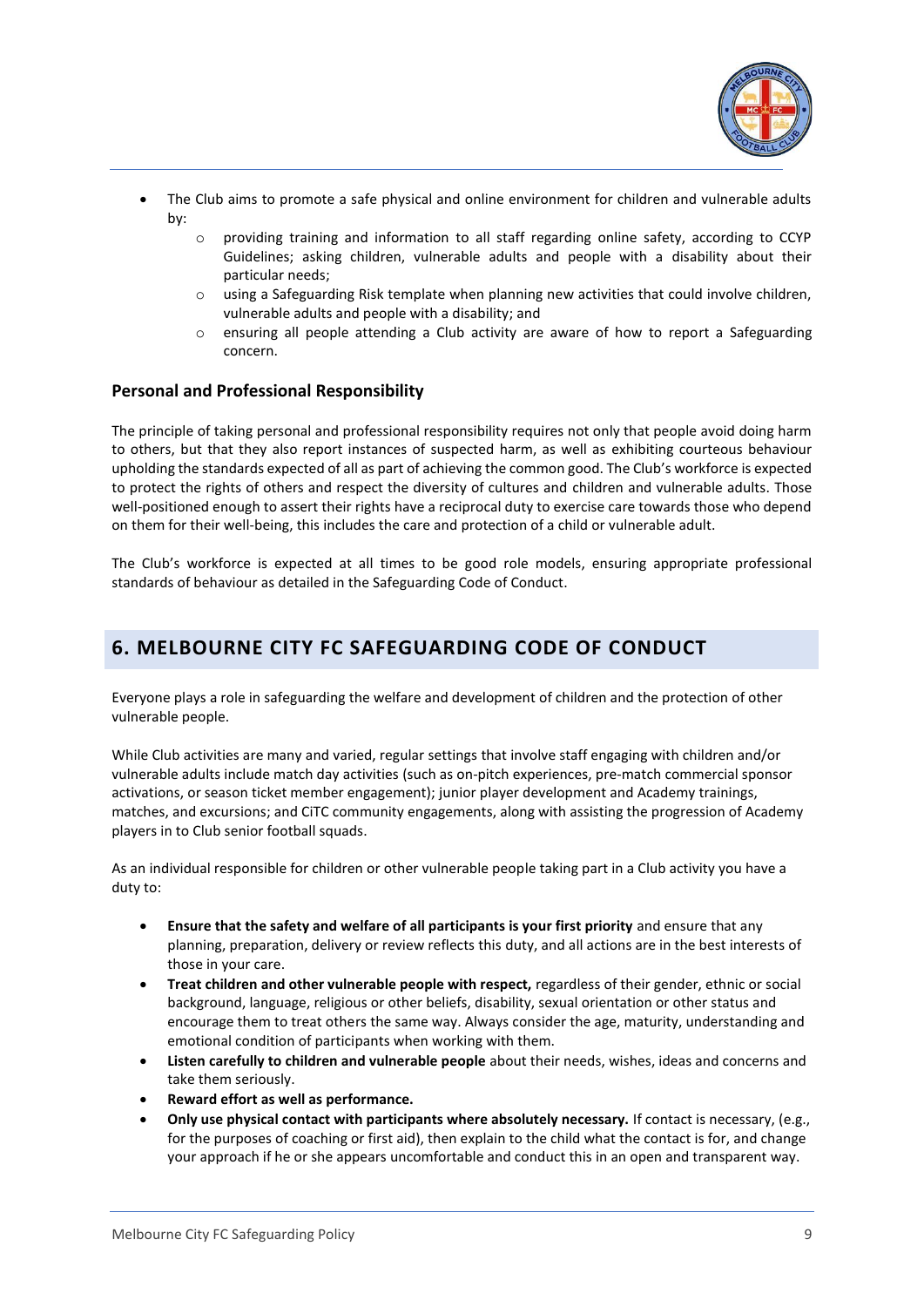

- **Establish clear codes of conduct for participants and apply disciplinary policies equally and fairly** in respect of poor behaviour. Physical punishment or discipline or use of aggressive physical force of any kind towards any participant in your care is prohibited.
- **Always use language or behaviour towards participants and others that is appropriate** and do not use language or behaviour that is or could be considered harassment, abuse, sexually provocative or demeaning. You are a role model to both participants and other members of the workforce, your appearance, attitude, behaviour and language has a direct effect on your role.
- **Not supervise or care for others whilst under the influence of alcohol or illegal drugs** or any medication that may impair your ability to ensure a player's welfare.
- **Not appear to favour one child or show interest in one child more than another.**
- **Wherever possible, ensure that more than one member of the workforce is present when working in the proximity of children or other vulnerable people**. It is inappropriate to spend excessive time alone with those children you supervise or care for or to take them to your home.
- **Always maintain professional boundaries in person and online.** Do not engage in physical 'horseplay' with any participants and where possible avoid personal involvement in the activity you are responsible for. Be careful when engaging participants in 'banter' as this can easily be misunderstood. Recognise the danger to self and others when online.
- **Not engage in any form of sexual activity with or involving a child or vulnerable person in your care**. Such activity is prohibited regardless of the legal age of consent, and is considered a breach of this Policy.
- **Report any concerns you have over a person in your care or the actions of a member of the workforce**. If you witness or are told about any incident or issue that may put a vulnerable person at risk or harm, or may breach this policy, you have a duty to report it to the appropriate person (and only share the information with those who need to know) This may be your line manager or designated Safeguarding Rep.

To assist in planning a Club activity and adhering to these duties, you should conduct a pre-event risk review which includes considerations around staffing. To help adhere to the Code, it is recommended that if hosting children at an event or activity, there are a minimum of two employees present (along with any other greater number that may be recommended under the Department of Education Victoria guidelines). 4

It is everyone's responsibility to uphold this Code. Any breach of the Code is likely to lead to disciplinary action and may, in some cases, lead to criminal prosecution.

# <span id="page-9-0"></span>**7. MELBOURNE CITY FC SAFEGUARDING TEAM**

The roles in the Melbourne City FC Safeguarding Team include Head of Legal, Safeguarding Manager, and various Safeguarding Reps from different Departments, appointed throughout the Club.

### **Safeguarding Manager – Asia-Pacific East**

Based in Melbourne and reporting to the Melbourne City FC Head of Legal, the Safeguarding Manager for Asia-Pacific East is responsible for setting the policies, procedures and training requirements for all of City Football Group's operations in the region, which includes the operations of Melbourne City FC, and the activities of the

<sup>&</sup>lt;sup>4</sup> For under 10 age groups see: [Educator to child ratios \(education.vic.gov.au\)](https://www.education.vic.gov.au/childhood/providers/regulation/Pages/edchildratios.aspx) (re "above pre-school age") for guidance. For over 10 age groups see <https://www2.education.vic.gov.au/pal/excursions/guidance/supervision> (re "day excursions") for guidance as to recommended ratios.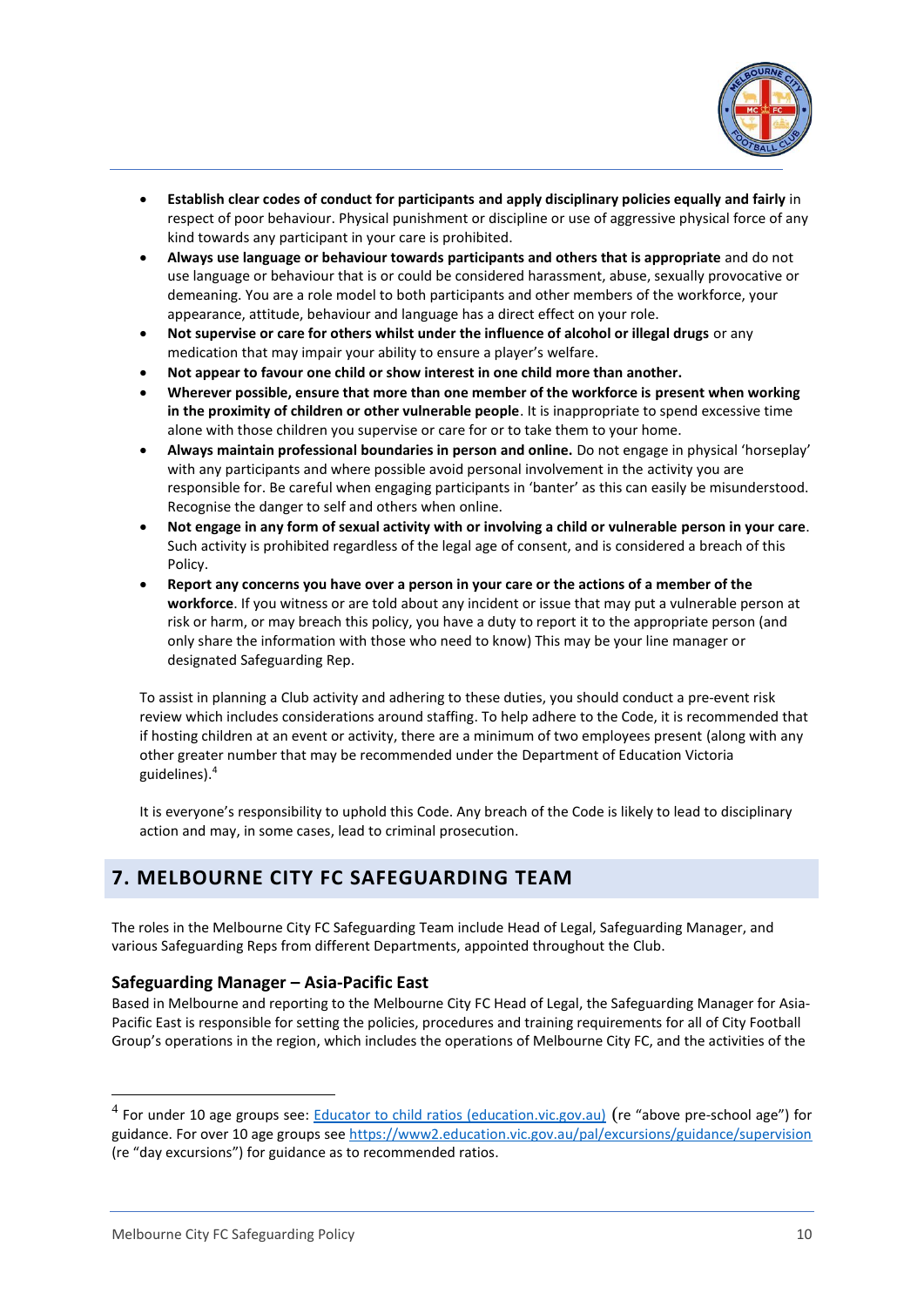

City in The Community charitable organization, which has its administrative offices at the Melbourne City FC premises.

The Safeguarding Manager will also conduct investigations into reports of safeguarding incidents, poor practice and breaches of protocol. If you or a member of the public have safeguarding concerns, you may contact the Safeguarding Manager at *[safeatcity@melbournecityfc.com.au](mailto:safeatcity@melbournecityfc.com.au) .*

### **Melbourne City FC Safeguarding Reps**

Each department or Club activity involving children will have one or more designated Safeguarding Reps. The role of the Safeguarding Rep is to:

- ensure compliance with this policy in their department or team;
- provide practical guidance and implementing recommendations to improve the safety of Club operations, including;
	- $\circ$  be the frontline contact for safeguarding concerns, incidents or reports from children, vulnerable adults, parents or witnesses;
	- o assist the Safeguarding Manager to ensure safer recruitment, WWC check and training requirements are met for new starters in the business; and
- meet at least twice annually with Safeguarding Team.

# <span id="page-10-0"></span>**8. MELBOURNE CITY FC SAFER RECRUITMENT PRACTICES**

The Club seeks to implement recruitment and screening practices that reduce the risk of harm and abuse to children and vulnerable adults, which are also requirements under the Child Safe Standards. A vigorous recruitment process will ensure that the Club only employs the most suitable applicants who will help to create and foster a safe environment.

The Club is committed to a safer recruitment process and will achieve this by implementing the following critical steps detailed below.

### **Selection Criteria**

The Club will implement appropriate selection criteria for all positions that involve working with children and vulnerable adults. This will help in reducing the risk of appointing someone who poses a safety or safeguarding risk to children and/or vulnerable adults. It will also ensure that applicants have the specific knowledge, experience and skills required for the position.

An example of appropriate selection criteria the Club will use includes:

- '*Must have experience working with children and vulnerable adults'; or,*
- *'Must be able to demonstrate an understanding of appropriate behaviour when engaging with children and vulnerable adults'.*

Applicants will have the opportunity to indicate their understanding and any experience they have in working with children and vulnerable adults with diverse needs or background and the role they will play in maintaining a safe environment.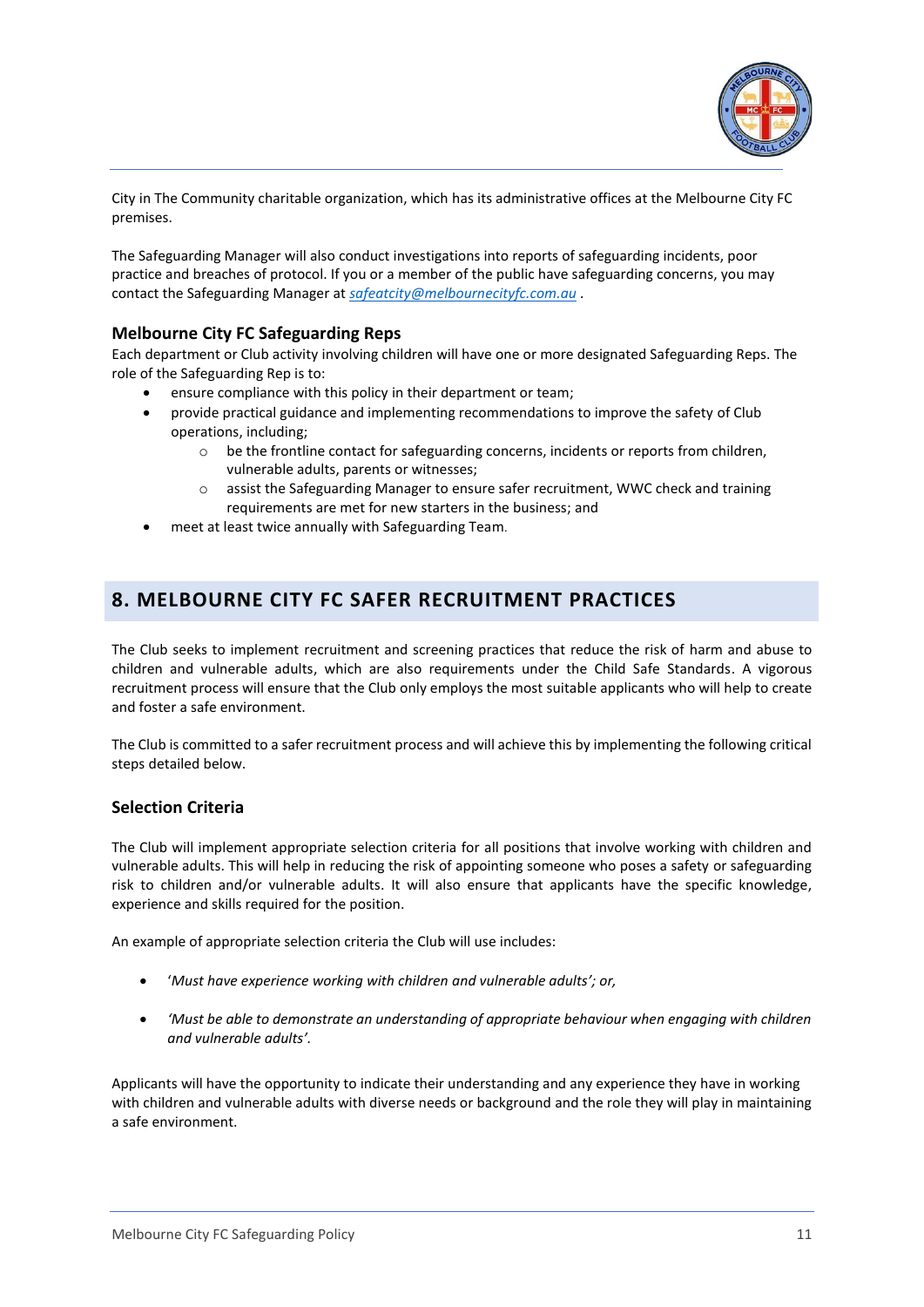

### **Advertising**

When advertising for a position, the Club will demonstrate its commitment to safeguarding children and vulnerable adults to deter unsuitable applicants who may pose a risk. When advertising for a position, the Club will promote the safety, participation and empowerment of all children and vulnerable adults. The Club will acknowledge the importance of creating a safe environment for children and young people who are Aboriginal or Torres Strait Islander, or children and vulnerable adults who have a disability or are from a culturally or linguistically diverse background. The Club will attach a statement to this effect to all advertised positions, for example;

• *'Melbourne City FC is committed to the safety and wellbeing of all children and vulnerable adults, with a focus on empowering children and vulnerable adults who are Aboriginal or Torres Strait Islander, from a culturally diverse background, or who have a disability. Employment with Melbourne City FC is subject to a safer recruitment screening process'.* 

#### **Interviews**

The Club will use the interview process as an important step in selecting the right applicant and in identifying any applicant who may pose a risk to children or vulnerable adults. An open-ended style of behavioural questioning may be utilised to give insight into the applicant's values, attitudes and understanding of professional boundaries and accountability. The following questions are examples that may be used in the interview process:

- *Tell us about why you want to work with children and vulnerable adults?*
- *Describe a time when you had to manage a child or vulnerable adult whose behaviour you found challenging? What was your process?*
- *Tell us about a time when you had to comfort a child or vulnerable adult in distress? What was your process?*
- *What is your understanding of the Victorian Child Safe Standards?*
- *What is your knowledge of mandatory reporting? What would you do if a child disclosed information of abuse? What would you do if they asked you not to tell anybody?*

Where the role will require working directly with children, the Safeguarding Manager will be involved in the recruitment process. The Club will take notice of the applicant's responses to the relevant questions. The Club will seek further information if the applicant does not provide sufficient information in their responses. The Club will be wary of the following warning signs:

- unexplained lengthy gaps when detailing or describing employment history; or,
- the applicant says they do not value or need supervision; or,
- the applicant is evasive or inconsistent in their answers.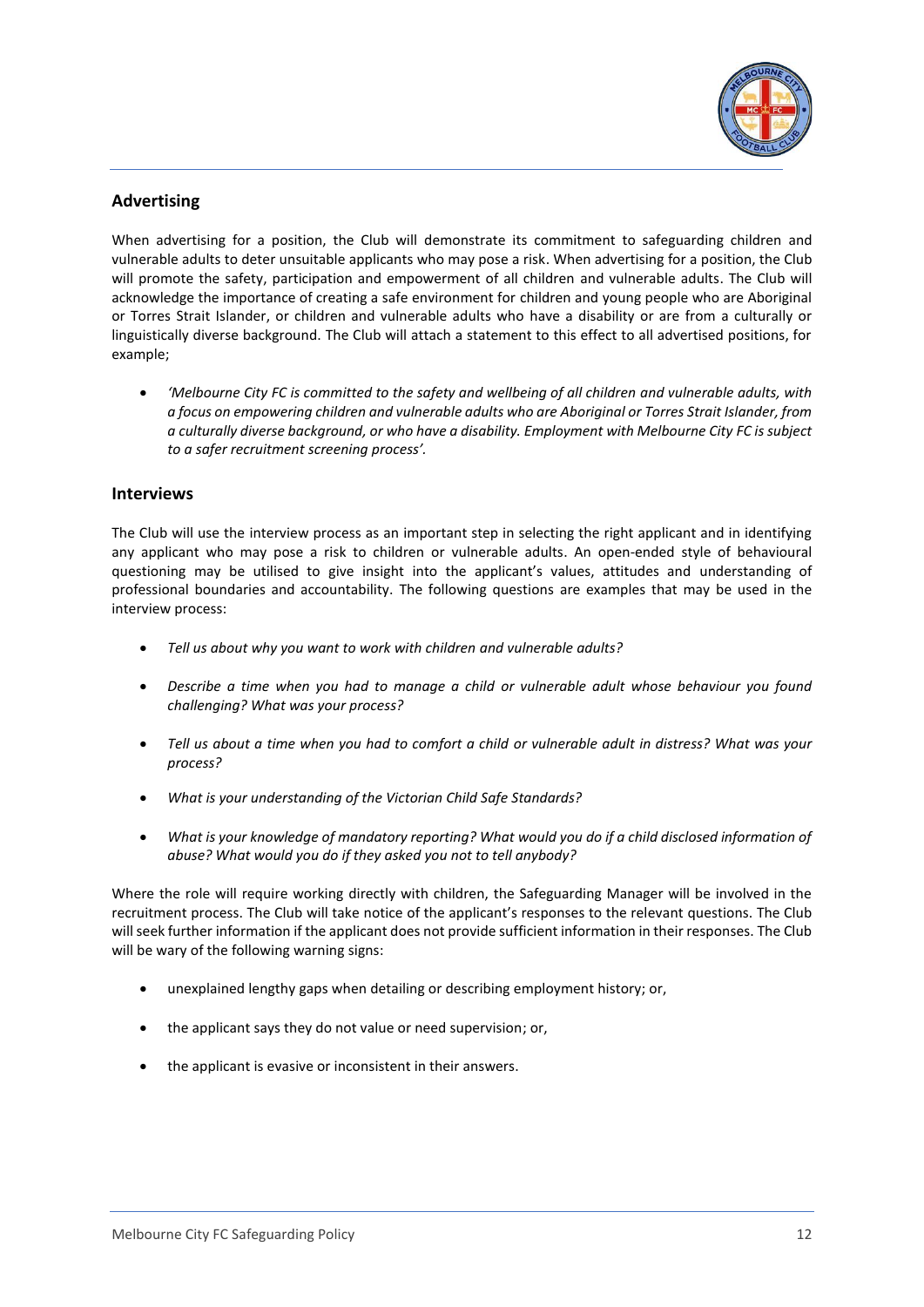

### **Pre-employment Screening**

Screening applicants is a vital component of the Club's safer recruitment process and will help in preventing individuals who may pose a risk to children or vulnerable adults from entering the organisation. The following checks will be utilised:

Working with Children Check: Under the *Working with Children Act 2005* (Vic), people who are engaging in regular child related work need a valid Working with Children Check (WWCC). This pertains to both paid staff members and volunteers, including players, and interns. In the instance where a WWCC has been approved, but the card is yet to arrive, the Club requires:

- 1. A screenshot/copy of confirmation from WWCC Victoria of approved card and new card number
- 2. Photo ID including Date of Birth and current photo.

As the Club strives to be a child safe organisation with children and young people regularly having access to its premises, the Club **requires all members of the Club's workforce to have a valid WWCC**.

Under Victorian Law, Workers and volunteers need to update their WWCC Victoria status to include Melbourne City FC within 21 days of commencement with the Club.

Matters involving any staff member or volunteer who refuses to comply with these Victorian WWCC requirements will be referred to HR and the Head of Department.

Referee Checks: Once an applicant has completed a successful interview; the Club will contact a minimum of two of the applicant's referees which will provide insight into the applicant's character and skills. An applicant's referees will be asked to provide insight into the applicant's experience with working with children and vulnerable adults. The Club will establish the referee's relationship with the applicant by asking appropriate questions such as:

- How long the applicant and referee worked together?
- The specifics of the applicant's position?
- The applicant's perceived strengths and weaknesses?
- Whether the referee would employee the applicant again?
- Whether they have any concerns about the applicant working with children or vulnerable adults?

#### **Members of City Football Group Workforce (visiting or short-term posting)**

All visiting or short-term postings of the CFG workforce that are engaged in child related work will be expected to contact their local Safeguarding Manager and request clearance be provided to the Safeguarding Manager before the CFG member arrives at the Club, if the local Safeguarding Manager has current background checks are on file. Where clearance cannot be obtained, the CFG worker will be required to provide a criminal history check covering each country that the member has lived in for more than 12 months in the past 5 years.

#### **International Visitors (visiting or short-term posting)**

All international visitors or short-term posts (non-CFG workforce) that are engaged in child related work are required to provide a current criminal history check covering each country that they have lived in for more than 12 months in the past 5 years.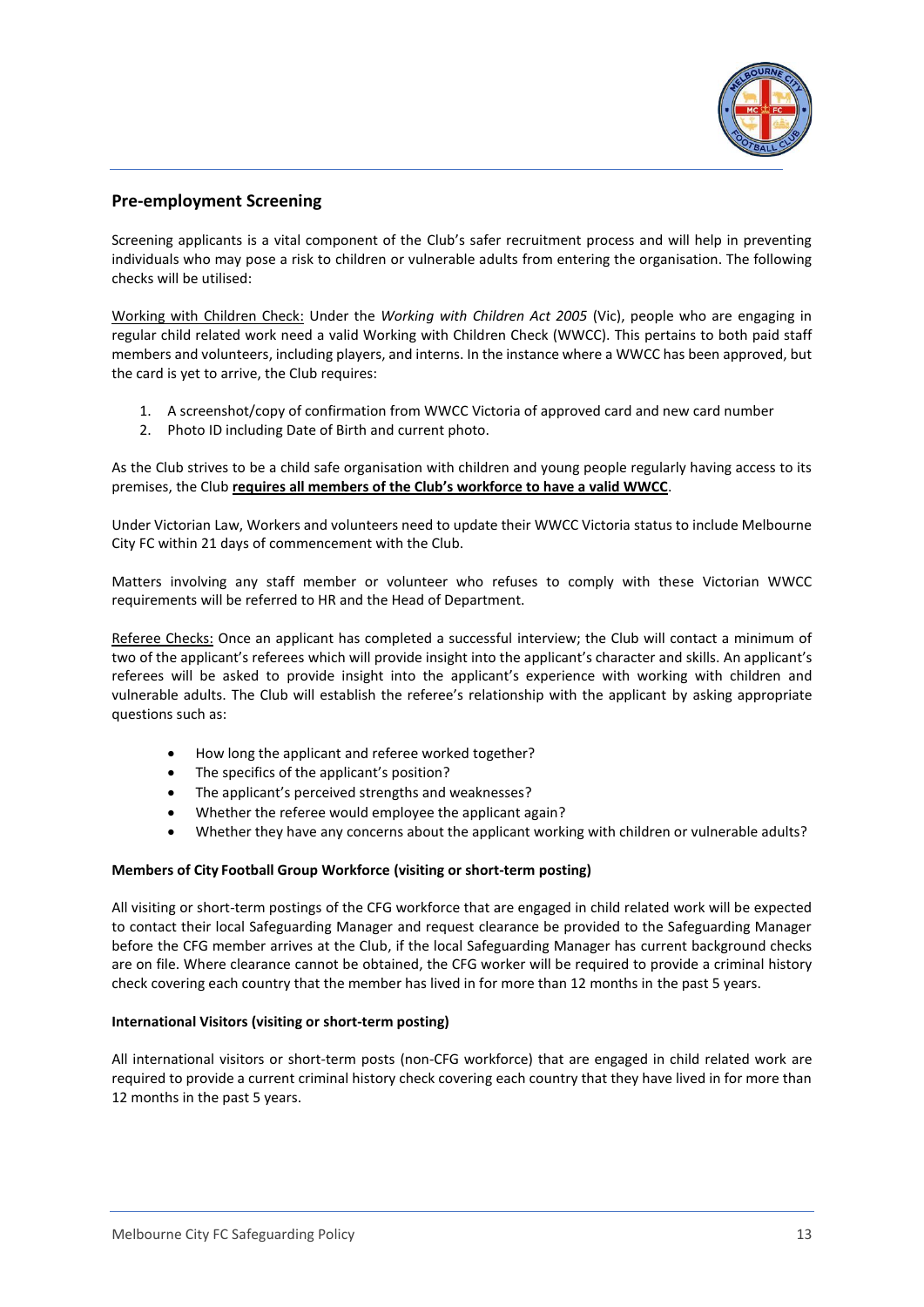

#### **Visits or posting that exceed 30 days**

When a visit or short-term posting of a CFG member of the workforce or an international or interstate visitor to the Club is likely to exceed 30 days, the CFG staff member, international or interstate visitor will be required to apply for a Victorian WWCC and fulfil the Club's Safeguarding training requirements (including completing the 'Play by the Rules' online training), regardless of whether they are regularly engaged in child related work.

#### **Safeguarding Training**

The Club is committed to maintaining the highest standards in its Safeguarding programme and as such it is **mandatory that all staff and volunteers complete appropriate Safeguarding training**. This may be online training, face-to-face training or both.

Introductory safeguarding training will be required before the staff member, volunteer or intern has entry to the City Football Academy. Swipe cards may be issued to staff once Safeguarding requirements have been met, including: a copy provided of WWCC current card, Safeguarding training with Safeguarding Manager, relevant Play by the Rules courses ("Child Protection", "Harassment and Discrimination").

Visitors, interns and volunteers are to be supervised by staff – with a particular staff member designated upon their arrival to the City Football Academy before they are permitted to enter the premises - and will not be given a swipe card.

#### Online training

To support safeguarding awareness and ongoing education, all staff and volunteers will be required to complete online safeguarding courses from time to time. A PDF copy of the certificates must be sent to the Safeguarding Manager as evidence of completion.

Examples of online training programs may include:

• The Play by the Rules online Child Protection course and the Harassment & Discrimination course. These Play by the Rules courses are available free of charge and can be accessed securely via the following link:

<https://elearning.sportintegrity.gov.au/login/index.php>

• FIFA Guardians provides courses in Safeguarding such as "FIFA Guardians™ Safeguarding Essentials": https://safeguardinginsport.fifa.com/open-learners/

#### Face-to-face training

As part of their induction, new staff and volunteers will be required to complete a face-to-face training session with the Safeguarding Manager.

Additional training sessions will be periodically held for all staff across the business to refresh knowledge and provide updates and more targeted training.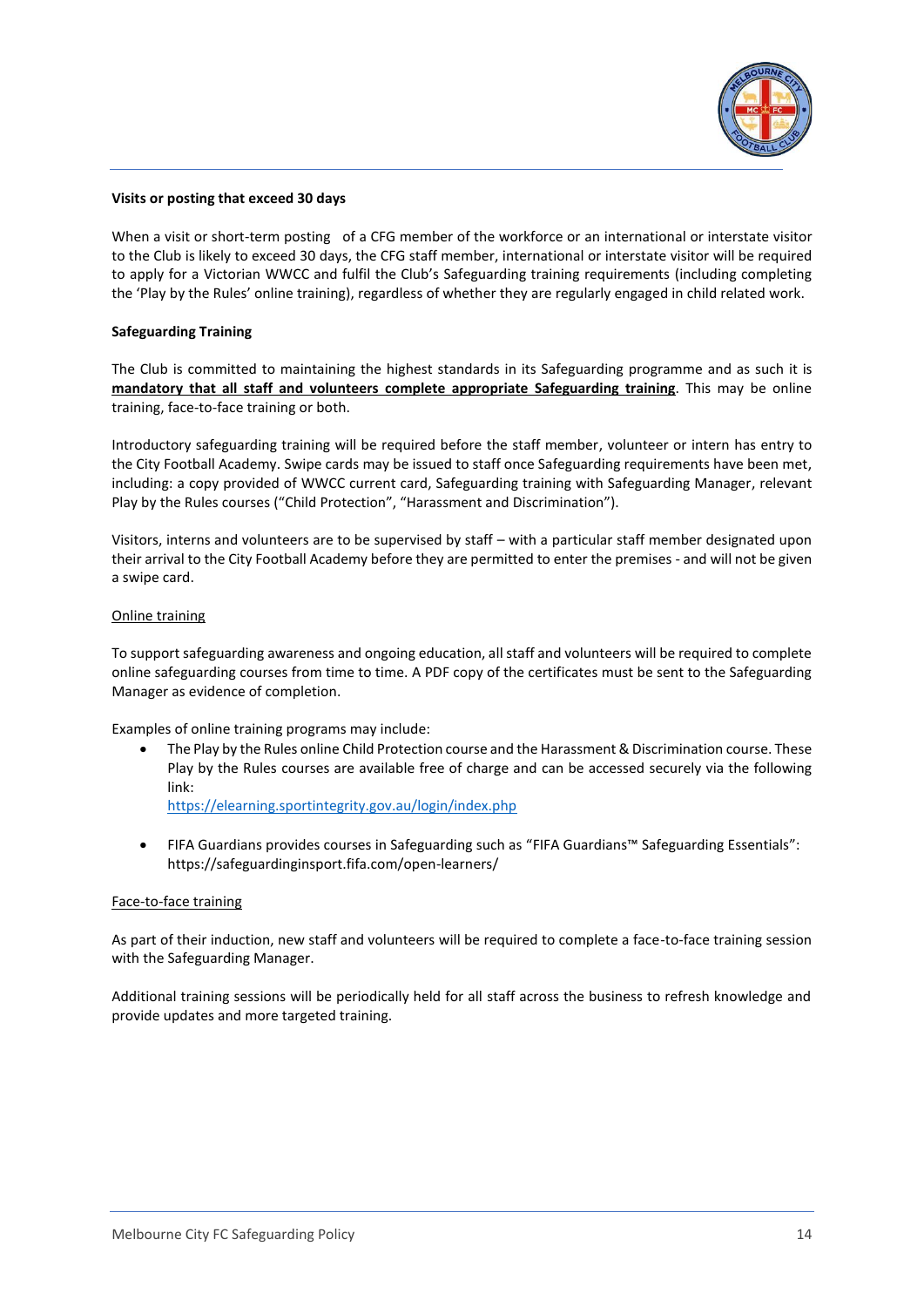

# <span id="page-14-0"></span>**9. MANDATORY REPORTING IN VICTORIA**

Reporting child abuse is a community-wide responsibility. The Victorian *Crimes Act 1958* imposes a clear legal duty upon all adults to report information about child sexual abuse to the police to ensure the immediate safety for all children. Two key criminal offences relating to child protection were introduced to the *Crimes Act* in 2014:

- *Failure to Disclose*  this relates to all members of the workforce, not just professionals that work with children; and,
- *Failure to Protect* this relates to any member of the workforce who is in a position of authority.

The Club recognises the obligations relating to child protection and applies it such that all members of the Club's workforce are required to know and understand the following elements of this legislative requirement:

### **Types of offences that need to be reported to the police**

All adults must report sexual offences committed by a person of the age of 18 against a child under 16, including but not limited to:

- Sexual penetration of a child
- Sexual activity in the presence of a child
- Encouraging sexual activity
- Rape
- Incest
- Sexual Assault

### **What does it mean to 'form a reasonable belief'?**

You will form a reasonable belief that a sexual offence has been committed if a reasonable person, with your skills and experience, would have formed such a belief. You do not need to have proof or evidence. A reasonable belief means it is more likely than not that it happened. A reasonable belief might be formed when:

- a child states that they have been sexually abused;
- a child states that they know someone who has been sexually abused (sometimes the child may be talking about themselves);
- someone who knows a child states that the child has been sexually abused;
- professional observations of the child's behaviour or development leads a professional to form a belief that the child has been sexually abused; and/or,
- signs of sexual abuse leads to a belief that the child has been sexually abused.

#### **Offence: Failure to Disclose**

• It is a criminal offence for an adult in Victoria to 'fail to disclose' to the police any reasonable belief that a sex offence has been committed by an adult against a child under the age of 16. Section 327 of the Victorian *Crimes Act 1958*, states that any adult who forms a 'reasonable belief' that sexual abuse has been committed by an adult against a child has an obligation to report that information to police. This law applies to all adults, whether they have a child related job or not, and whether they come across information in their professional or private lives. Except in very limited circumstances, failure to disclose the information to police is a criminal offence and carries a maximum penalty of three years

#### Sexual touching

- Grooming
- Offences committed via electronic communication
- **Abduction**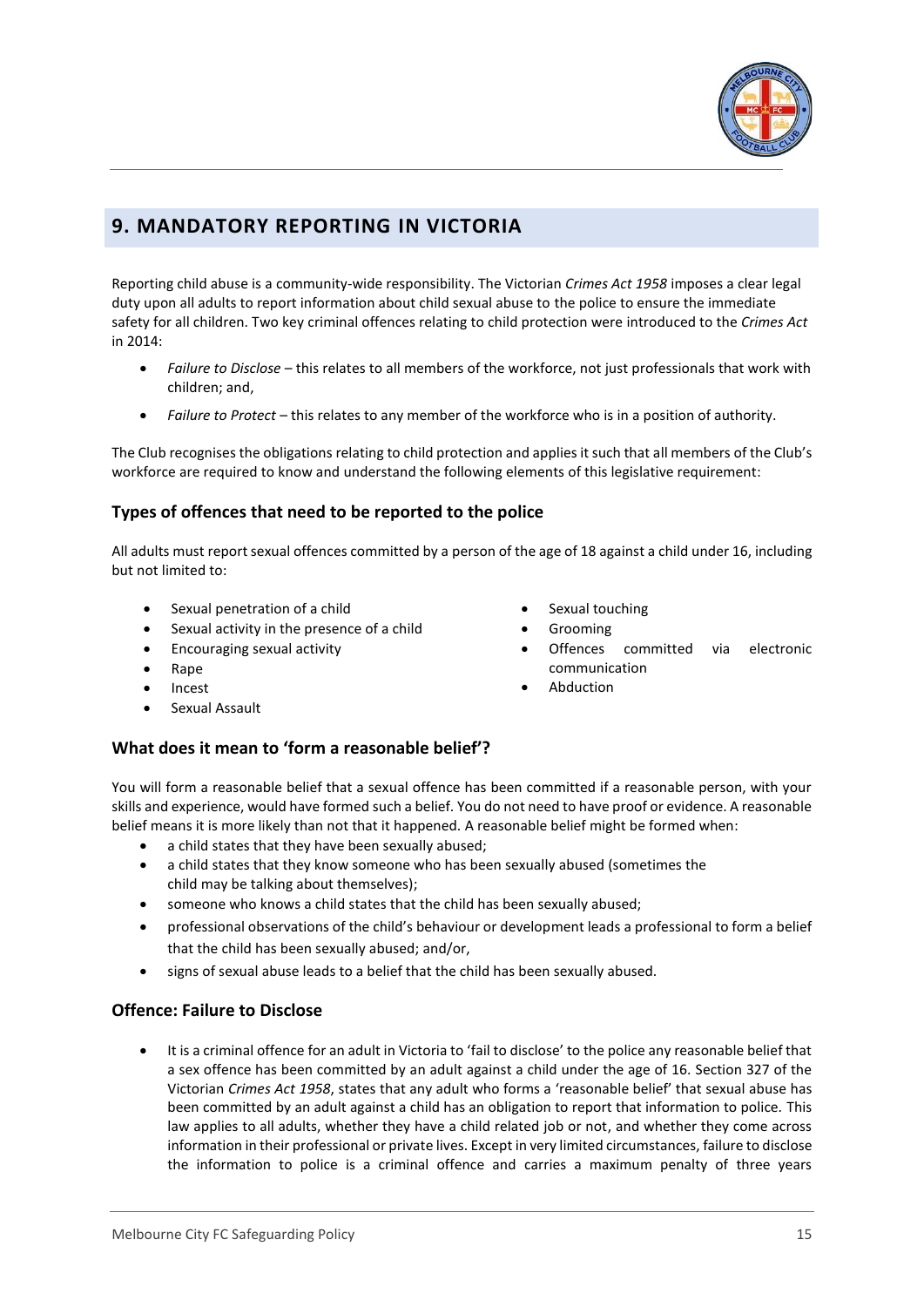

imprisonment. In the event a disclosure by a worker relates to another member of the CFG workforce, the worker should also report the matter to the Safeguarding Team.

### **Offence: Failure to Protect**

- Under section 49O of the Victorian *Crimes Act 1958*, it is an offence for a person in a position of authority to fail to protect a child from a sexual offence if, due to their position within the organisation, they have the power or responsibility to remove a substantial risk that a child under the age of 16 years will become a victim of a sexual offence, and:
	- $\circ$  they know there is a substantial risk that a person will commit an offence against a child; and
	- o despite this they neglect or fail to reduce or remove the risk; and
	- o the sexual offence is committed by a person over the age of 18 years who is also associated with the relevant organisation.

This crime is punishable by up to five years imprisonment.

#### **When to report?**

As soon as any immediate health and safety concerns are addressed, you **must** report all incidents, suspicions and disclosures of child abuse to police as soon as possible. You should also report these instances to the Safeguarding Manager.

If you think an incident is serious enough to be considered child abuse or a criminal offence, but are unsure whether it requires a mandatory report to police, please urgently contact the Safeguarding Manager to review.

#### **Reporting other child abuse concerns**

If a member of the Club's workforce has any other concerns regarding suspected child abuse or harm (involving a category of abuse that is not part of those listed as 'types of offences that need to be reported to police'), then under sections 28 and 31 of the *Children, Youth and Families Act 2005* (Vic), any person may make a report to the Victorian Department of Health and Human Services or to DHHS family services such as Child FIRST and Child Protection.

Actions that a member of the Club's workforce may look to report include, but are not limited to, behaviours such as domestic violence, cyberbullying, bullying, or neglect.

If you need any assistance in making a report to police or child protection services, please contact the Safeguarding Manager or email [safeatcity@melbournecityfc.com.au](mailto:safeatcity@melbournecityfc.com.au) , so the Safeguarding Manager can assist in guiding you through the reporting process.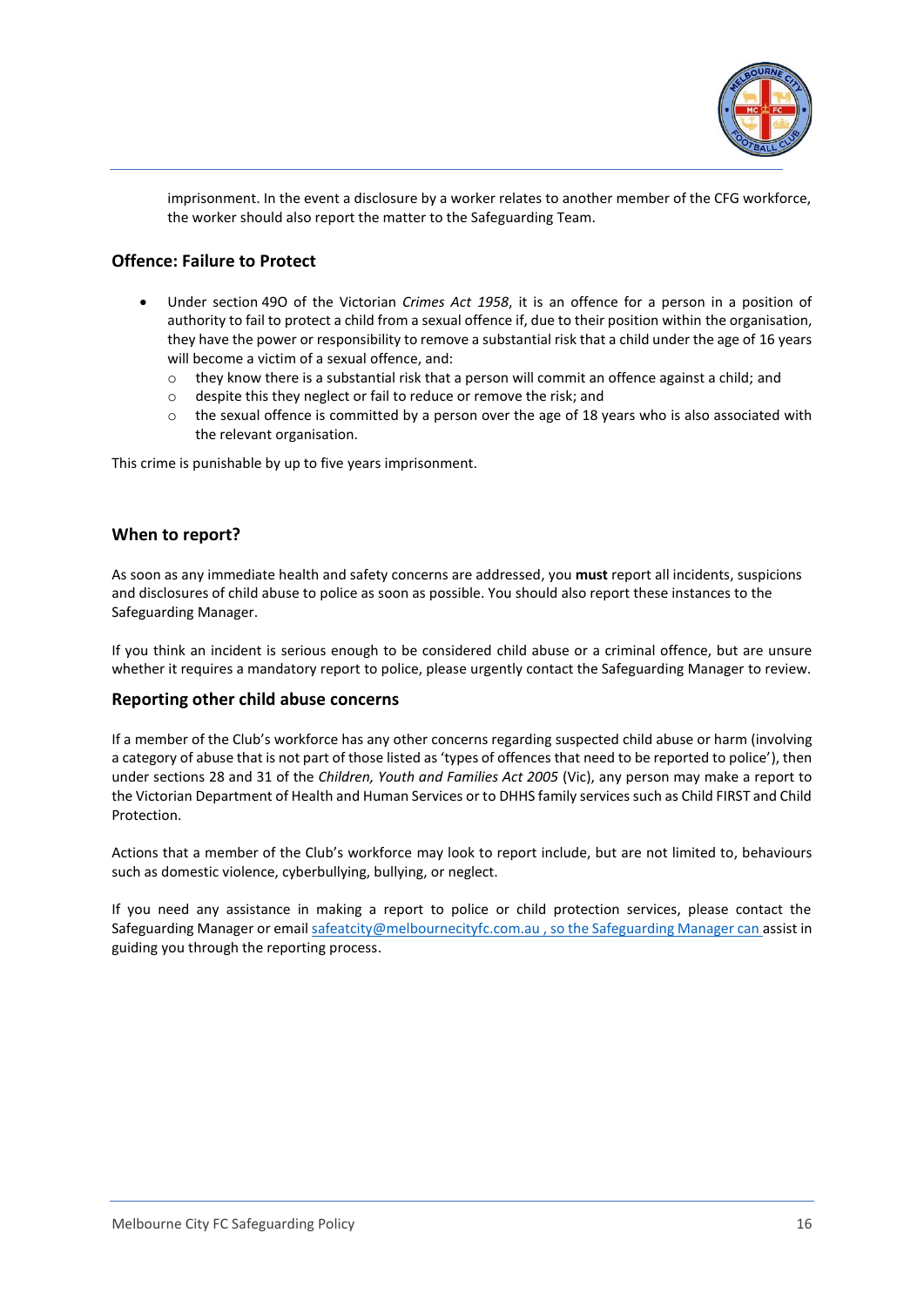

# <span id="page-16-0"></span>**10. CLUB REPORTING PROCEDURES**

The Club supports and mandates that all members of the Club's workforce to make a report when they form a reasonable belief that a child or vulnerable adult needs protection, or when they are concerned about the safety, health or wellbeing of a child or vulnerable adult. Such reports must be made to the Safeguarding Manager or a Safeguarding Rep in the first instance unless there is immediate and/or serious harm or risk of harm to a child or vulnerable adult, when the police should be called. This is especially the case when any delay in action may result in even more serious harm.

If a member of the Club's workforce is uncertain as to whether they should make a report in relation to the safety of a child or vulnerable adult, they must speak to the Safeguarding Manager for guidance and information - if in doubt, ask for assistance.

The Club will investigate allegations of inappropriate conduct against, or maltreatment of, a child or vulnerable adult in accordance with procedural fairness and will handle the allegations in a confidential manner where appropriate. The Club will keep a register of all allegations regarding inappropriate conduct and poor practice. All records and reports will be taken seriously, treated respectfully and kept securely, taking into consideration privacy, confidentiality and regulatory requirements.

If an allegation is made against a member of the workforce, the Club will follow the reporting procedure outlined in the CFG Safeguarding Policy (found on the staff intranet), and take all steps to ensure that the safety of the child or vulnerable adult is paramount.

For more information relating to raising Safeguarding concerns please refer to page 23 of the CFG Safeguarding Policy. Appendix 1 of this policy outlines the immediate response to an incident involving a child or vulnerable person.

### **Your responsibilities**

- Under the CFG Safeguarding Policy and the Club's Safeguarding Policy you are obliged to make a report if you have formed a reasonable belief that abuse has occurred or is about to occur.
- You must make a report without delay by completing a CFG Safeguarding Referral Form (available on the Club intranet or from a member of the safeguarding team).
- All concerns must be documented in this way.
- You are required to make a report each time you become aware of any further grounds for your belief.
- You don't have to prove that the abuse has occurred, however you need to report the matter to the Safeguarding Manager or a Safeguarding Rep as soon as possible.
- You must not initiate leading questions to confirm a belief about what happened, however, when appropriate, you can seek clarification about what has been disclosed.
- It is the Safeguarding Manager's responsibility to ensure that all members of the Club's workforce follow protocols when investigating the report, and to respond appropriately to the information received; this may include passing information on to senior management or the appropriate authorities where required.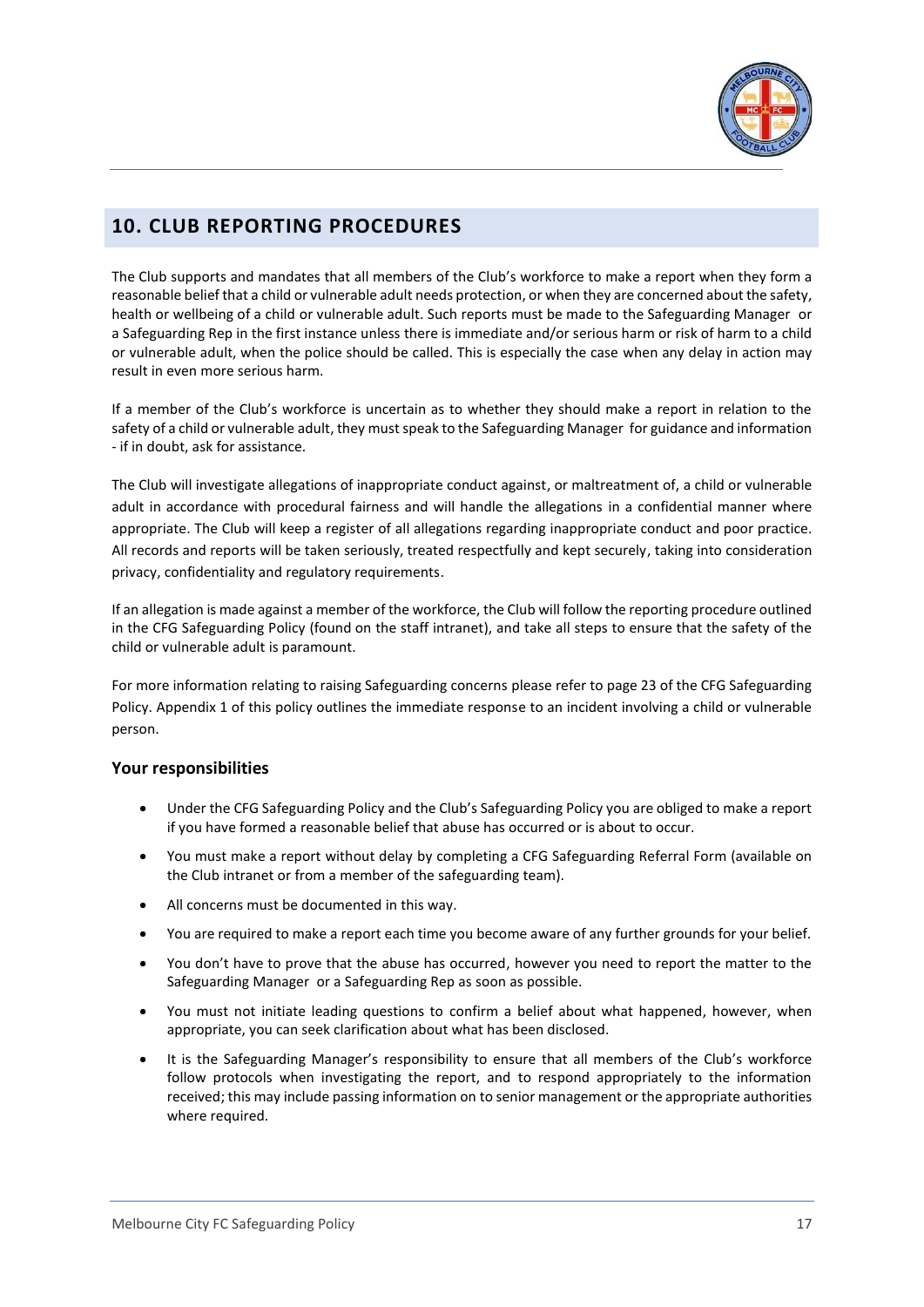

### **Liaison with CFG Safeguarding Unit**

Whilst the immediate response to concerns must be managed and co-ordinated locally, the Club recognises its membership of CFG and its Group Safeguarding Unit and safeguarding framework – "SafeAtCity". As such, the CFG Director of Safeguarding will be notified of High and Medium risk concerns at the earliest opportunity. In return the CFG Safeguarding Unit will provide professional and practical support, guidance and, where appropriate, challenge the concern management process.<sup>5</sup> The Club will also provide regular updates to CFG on concern management data and statistics for presentation to senior managers, Leadership Teams and CFG Board.

# <span id="page-17-0"></span>**11. POLICY BREACHES**

Any member of the Club's workforce who breaches the CFG Safeguarding Policy, the Club's Safeguarding Policy or Safeguarding Code of Conduct may be subject to disciplinary action.

Breaches of these policies may result in disciplinary sanction, including termination of employment, or investigation by the statutory authorities (e.g., police).

<sup>&</sup>lt;sup>5</sup> See also the CFG Concern Management Policy and Protocols.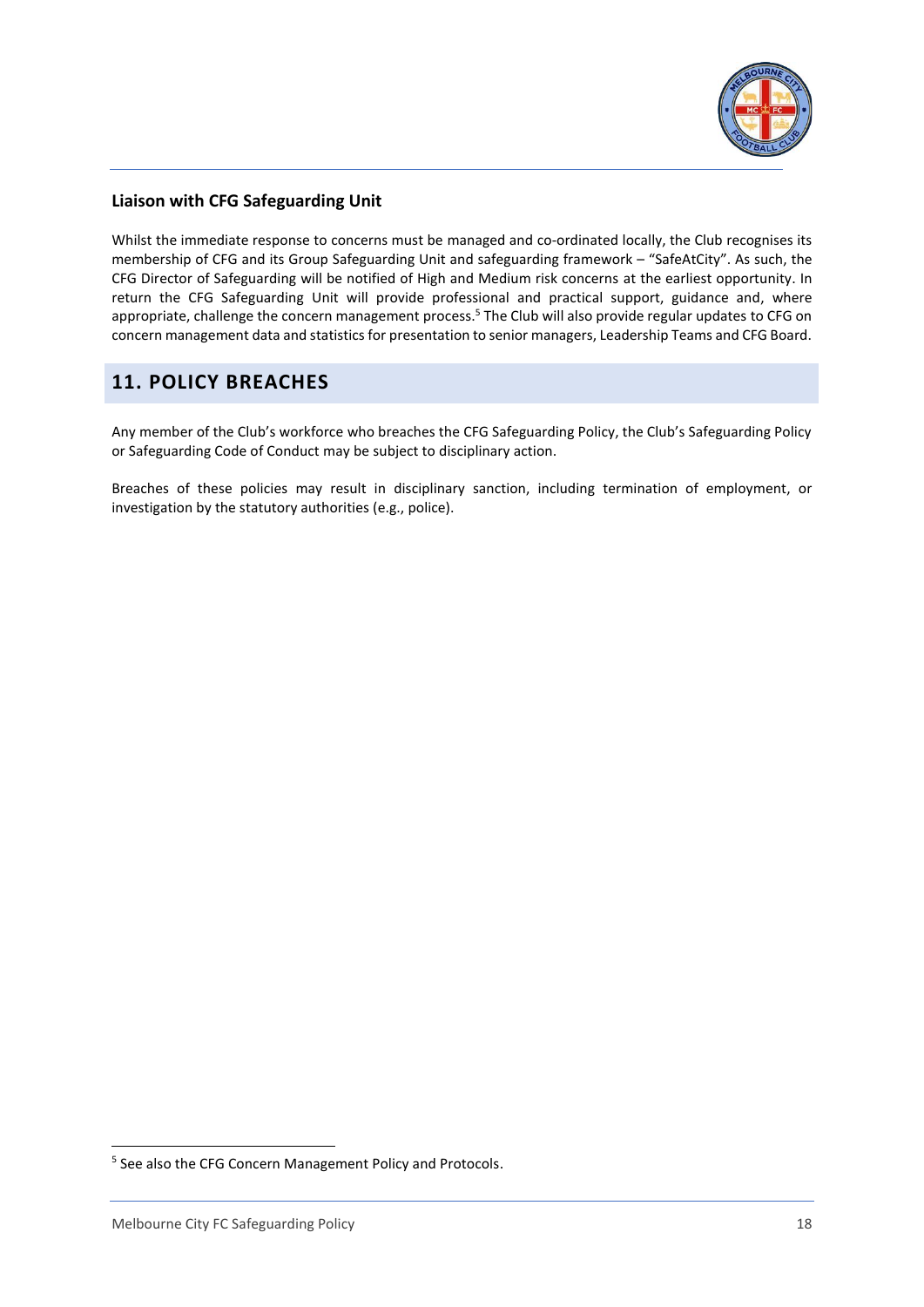

# <span id="page-18-0"></span>**APPENDIX 1**

The flowchart presented below details the immediate response to an incident or concern involving a child or other vulnerable person.



**internal recording, preferably using Incident Report Form. This form will be submitted to the designated Safeguarding Rep at the earliest opportunity who will inform the CFG Safeguarding lead <b>This form will be submitted to the designated Safeguarding lead at the earliest opportunity**.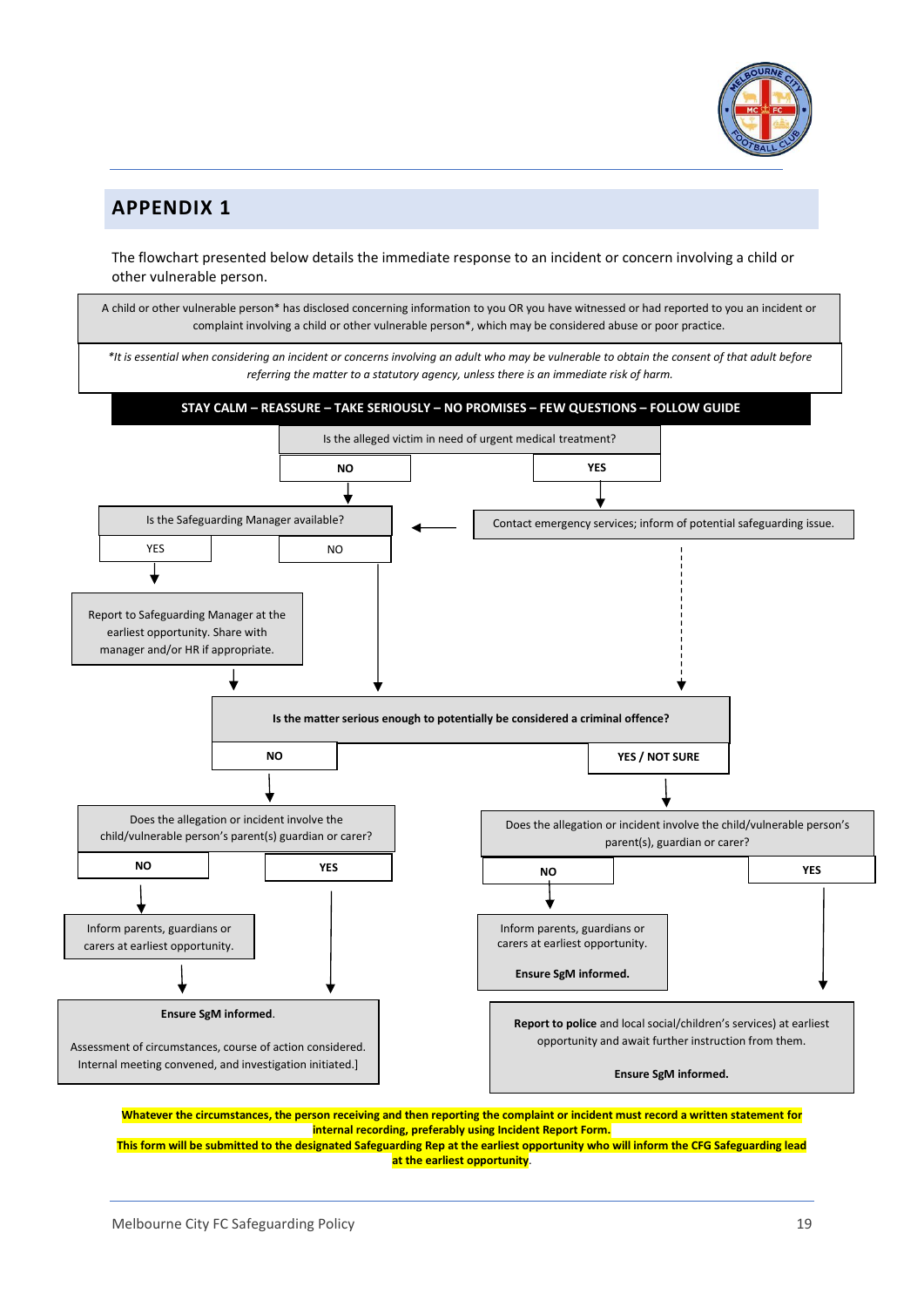# <span id="page-19-0"></span>**APPENDIX 2**

# **City Football Group Safeguarding Referral Form**



*Required for any reported incident where a child or vulnerable may be subject to harm or risk of harm from the actions or omission from another (adult or other child).*

*Please email to* **[safeatcity@melbournecityfc.com.au](mailto:safeatcity@melbournecityfc.com.au)** *for further advice please contact the Safeguarding Manager or your nearest Safeguarding Rep*.

*Is the risk of harm immediate or serious? If so, you may need to contact the police at the earliest opportunity.*

| <b>Safeguarding Team use only:</b>                      |                |                           |                                                    |                |                              |
|---------------------------------------------------------|----------------|---------------------------|----------------------------------------------------|----------------|------------------------------|
| Safeguarding Manager/Rep risk assessment                |                |                           | SgM/Rep to enter High/Med/Low/No in this box       |                |                              |
| Final risk assessment if different                      |                |                           |                                                    |                |                              |
| <b>External Referral Checklist (for consideration)</b>  | Yes / No / tbc | Decision log / commentary | Internal Referral Checklist (for<br>consideration) | Yes / No / tbc | Decision log /<br>commentary |
| Police                                                  |                |                           | Legal                                              |                |                              |
| <b>Child First</b>                                      |                |                           | <b>HR</b>                                          |                |                              |
| Social Services DHHS                                    |                |                           | Comms                                              |                |                              |
| Education organisation (e.g., school)                   |                |                           | Line Manager                                       |                |                              |
| <b>FA/FV</b>                                            |                |                           | Other                                              |                |                              |
| Children and Young Person's Commission /<br><b>CCYP</b> |                |                           |                                                    |                |                              |

| <b>Referrer to complete</b>                                                                                                 |                            |  |                          |  |
|-----------------------------------------------------------------------------------------------------------------------------|----------------------------|--|--------------------------|--|
| Date of Referral<br>Risk Level How would you classify this concern?<br>(High, Medium, Low, No) Please see over for guidance |                            |  |                          |  |
| <b>CFG Club or Company</b>                                                                                                  |                            |  |                          |  |
| <b>Department</b>                                                                                                           |                            |  |                          |  |
| <b>Person Referring (you)</b>                                                                                               |                            |  |                          |  |
| <b>Contact Details (your)</b>                                                                                               |                            |  |                          |  |
| Is this concern                                                                                                             | a) direct from a child?    |  | b) your own concerns?    |  |
|                                                                                                                             | c) someone else's concern? |  | If someone else,<br>who? |  |
|                                                                                                                             | d) from another agency     |  | If, so, who?             |  |
| Does the child or their<br>parent or vulnerable adult<br>know that you have made<br>this referral?                          |                            |  |                          |  |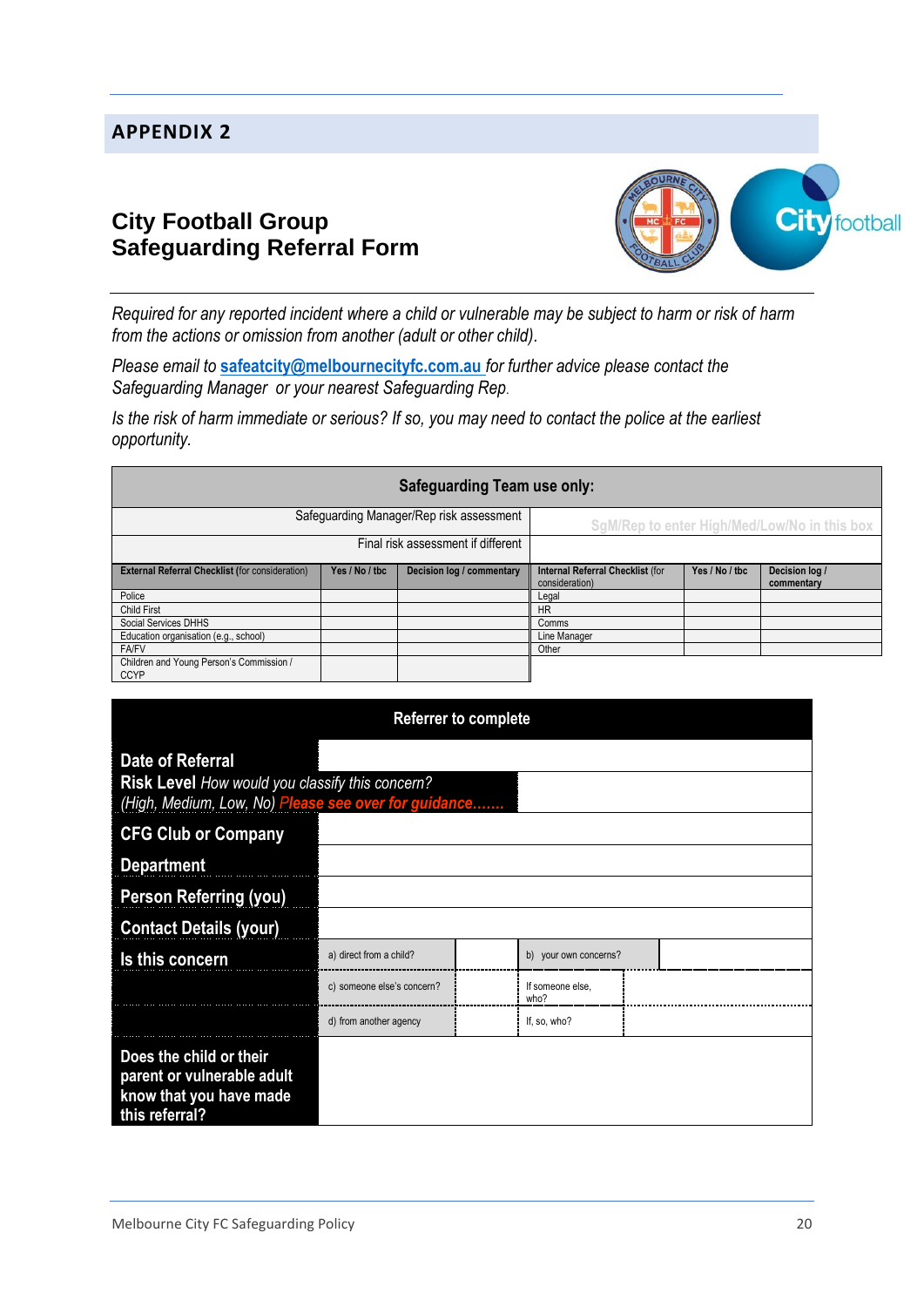| [Please speak to your Safeguarding] |
|-------------------------------------|
| Manager before making further       |
| contact with child or family]       |

| Date of concern / incident                                         |           |            |
|--------------------------------------------------------------------|-----------|------------|
| Name(s) of Child,<br><b>Children or Vulnerable</b><br>Adult(s)     |           |            |
| Child or Vulnerable adult?                                         |           |            |
| Date(s) of Birth                                                   |           |            |
| Gender                                                             | Ethnicity | Disability |
| <b>Contact Details</b><br>(parents/quardians if refers to a child) |           |            |

| Person(s) alleged to have<br>caused harm or risk of<br>harm                                                                                 |  |
|---------------------------------------------------------------------------------------------------------------------------------------------|--|
| Employee?                                                                                                                                   |  |
| Role                                                                                                                                        |  |
| Relationship to victim(s)                                                                                                                   |  |
| Contact details                                                                                                                             |  |
| Tell us exactly what you<br>were told or what you saw<br>in the very first instance -<br>this is the 'First Account'?                       |  |
| [Exact words used by someone else or a<br>clear description of what you saw; or SgM<br>may attach an email or scan of<br>handwritten notes  |  |
| Details of incident or<br>concern                                                                                                           |  |
| [Please give outline of the concern - what,<br>who where, when - detail as much as you<br>feel is necessary; please stick to the facts]     |  |
| What type of concern<br>would you call this?                                                                                                |  |
| Neglect, Physical Abuse, Emotional<br>Abuse, Sexual Abuse, Bullying, Financial,<br>Grooming, Mental Health, Welfare issue,<br>Poor Practice |  |
| Have you or anyone else<br>done anything in relation<br>to this incident of concern                                                         |  |